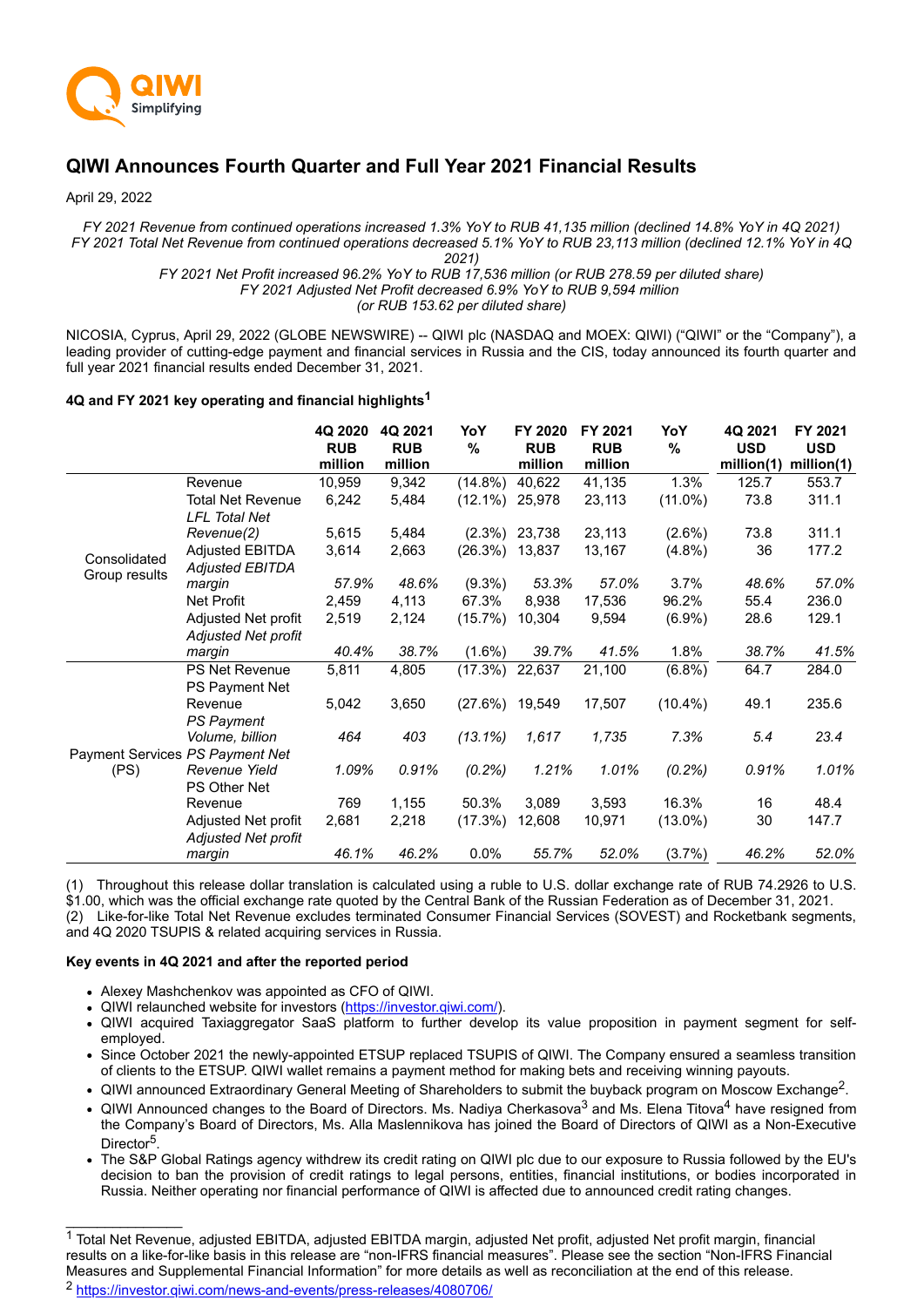#### **4Q and FY 2021 results**

# **Net Revenue breakdown by segments**

|                                          | 4Q<br>2020            | 4Q<br>2021            |            | YoY<br>FY 2020 FY 2021        |            | YoY         |                       | FY 2021               |
|------------------------------------------|-----------------------|-----------------------|------------|-------------------------------|------------|-------------|-----------------------|-----------------------|
|                                          | <b>RUB</b><br>million | <b>RUB</b><br>million | %          | <b>RUB</b><br>million million | <b>RUB</b> | %           | <b>USD</b><br>million | <b>USD</b><br>million |
| <b>Total Net Revenue</b>                 | 6.242                 | 5,484                 | $(12.1\%)$ | 25,978                        | 23,113     | $(11.0\%)$  | 73.8                  | 311.1                 |
| <b>LFL Total Net Revenue</b>             | 5,615                 | 5,484                 | $(2.3\%)$  | 23,738                        | 23,113     | $(2.6\%)$   | 73.8                  | 311.1                 |
| Payment Services (PS)                    | 5.811                 | 4.805                 | $(17.3\%)$ | 22.637                        | 21.100     | $(6.8\%)$   | 64.7                  | 284.0                 |
| PS Payment Net Revenue                   | 5.042                 | 3.650                 | (27.6%)    | 19.549                        | 17.507     | $(10.4\%)$  | 49.1                  | 235.6                 |
| <b>PS Other Net Revenue</b>              | 769                   | 1.155                 | 50.3%      | 3.089                         | 3.593      | 16.3%       | 15.6                  | 48.4                  |
| <b>Consumer Financial Services (CFS)</b> |                       |                       | -          | 1,066                         | -          | $(100.0\%)$ |                       |                       |
| Rocketbank                               |                       |                       |            | 548                           | -          | $(100.0\%)$ |                       |                       |
| Corporate and Other                      | 431                   | 679                   | 57.4%      | 1.727                         | 2.013      | 16.6%       | 9.1                   | 27.1                  |

### *4Q 2021*

Total Net Revenue decreased by 12.1% YoY to RUB 5,484 million (\$73.8 million). Like-for-like Total Net Revenue (adjusted for 4Q 2020 TUPIS & related acquiring services in the amount of RUB 626 million) decreased by 2.3% YoY resulting from PS Net Revenue decline partially offset by further development of ROWI and Flocktory projects.

PS Net Revenue stood at RUB 4,805 million (\$64.7 million) – 17.3% lower compared to last year driven by a combination of (i) terminated TSUPIS and related acquiring services (compared to RUB 626 million generated in 4Q 2020), (ii) decrease of higher-yielding cross-border payments volume, (iii) marketing campaign (effective during the 4Q 2021) with decreased commission level for CONTACT money remittance platform (iv) partially offset by PS Other Net Revenue growth resulting from increased interest income.

# *Full Year 2021*

 $\mathcal{L}=\mathcal{L}=\mathcal{L}=\mathcal{L}=\mathcal{L}=\mathcal{L}=\mathcal{L}=\mathcal{L}=\mathcal{L}=\mathcal{L}=\mathcal{L}=\mathcal{L}=\mathcal{L}=\mathcal{L}=\mathcal{L}=\mathcal{L}=\mathcal{L}=\mathcal{L}=\mathcal{L}=\mathcal{L}=\mathcal{L}=\mathcal{L}=\mathcal{L}=\mathcal{L}=\mathcal{L}=\mathcal{L}=\mathcal{L}=\mathcal{L}=\mathcal{L}=\mathcal{L}=\mathcal{L}=\mathcal{L}=\mathcal{L}=\mathcal{L}=\mathcal{L}=\mathcal{L}=\mathcal{$ 

Total Net Revenue decreased by 11.0% YoY to RUB 23,113 million (\$311.1 million), falling within guidance range (of -10% to -15% YoY) provided by the management. Like-for-like Total Net Revenue (adjusted for (i) the terminated operations of Sovest and Rocketbank, (ii) and 4Q 2020 TSUPIS & related acquiring services in the amount of RUB 626 million), decreased by 2.6% YoY resulting from PS Net Revenue decline partially offset by further development of ROWI and Flocktory projects.

PS Net Revenue was above guidance expectations and reached RUB 21,100 million (\$284.0 million) or 6.8% lower YoY mainly driven by a decrease of higher-yielding cross-border payments partially offset by increased payment volumes, and growth of PS Other Net Revenue as a result of a higher interest income.

<sup>3</sup> [https://investor.qiwi.com/news-and-events/press-releases/4075928/](https://www.globenewswire.com/Tracker?data=Nw4wJgsc6TeMaBEdb2WOovJNdxp0VmgOSAPPBkr0yk355GysQtmmsDlGtDVRhon2JC4FWvWCU5AA9gg4vyQ5fVRJ8lPXhWnsoAMvWcHwFAFXViUCCbIHR7Ok7kBhYcAC5Pv2Dr7IZKwVNqwnF5L2XVVtuEf2twGd4cQ1quiF9eoH6lDQE2xTv8Orls2M85FHLj_yti6BGS8zYalwZGL7tg==)

<sup>4</sup> [https://investor.qiwi.com/news-and-events/press-releases/4094743/](https://www.globenewswire.com/Tracker?data=Nw4wJgsc6TeMaBEdb2WOovJNdxp0VmgOSAPPBkr0yk355GysQtmmsDlGtDVRhon2JC4FWvWCU5AA9gg4vyQ5fSQMtJnZMG-VRHzxVkrd8dZhlgPUwKxeNkTu_EOTYB2aeqiRuBlyi6joqFDNBYCyGekilmwlIrB1TU0_8HJ3s3vsSrz_G4R9y_PL3TnXtyG483xy9wwt5SQEDgw9oNdXgw==)

<sup>5</sup> [https://investor.qiwi.com/news-and-events/press-releases/4087127/](https://www.globenewswire.com/Tracker?data=Nw4wJgsc6TeMaBEdb2WOovJNdxp0VmgOSAPPBkr0yk355GysQtmmsDlGtDVRhon2JC4FWvWCU5AA9gg4vyQ5fbsYKFVXuH87lm3jUbncokkD8SvVybKxqbCDiUuMlmhFdFPdwmCPUERAjci1A7fp28vpGBOuNsdBetyIeOBlbG2NEM4WGxviTACE-7rvy-AJT_72v4dVgfnnFGbMtP8TQA==)

<sup>6</sup> Please see the section "Non-IFRS Financial Measures and Supplemental Financial Information" for more details as well as reconciliation at the end of this release.

### **PS Payment segment breakdown by verticals<sup>6</sup>**

|                                  | 4Q 2020    | 4Q 2021    | YoY        | FY 2020    | FY 2021    | YoY        | 4Q 2021    | FY 2021    |
|----------------------------------|------------|------------|------------|------------|------------|------------|------------|------------|
|                                  | <b>RUB</b> | <b>RUB</b> | %          | <b>RUB</b> | <b>RUB</b> | %          | <b>USD</b> | <b>USD</b> |
| PS Payment Volume (billion)(1)   | 464.2      | 403.3      | $(13.1\%)$ | 1,616.8    | 1,735.4    | 7.3%       | 5.4        | 23.4       |
| E-commerce                       | 133.3      | 48.4       | (63.7%)    | 476.6      | 360.8      | (24.3%)    | 0.7        | 4.9        |
| <b>Financial services</b>        | 70.1       | 82.2       | 17.2%      | 256.6      | 282.7      | 10.2%      | 1.1        | 3.8        |
| Money remittances                | 207.3      | 227.1      | $9.6\%$    | 679.7      | 922.1      | 35.7%      | 3.1        | 12.4       |
| Telecom                          | 35.0       | 30.9       | $(11.9\%)$ | 153.9      | 120.2      | $(21.9\%)$ | 0.4        | 1.6        |
| Other                            | 18.5       | 14.7       | (20.5%)    | 50.0       | 49.7       | $(0.7\%)$  | 0.2        | 0.7        |
| PS Payment Net Revenue (million) |            |            |            |            |            |            |            |            |
| (2)                              | 5,042      | 3,650      | (27.6%)    | 19,549     | 17,507     | $(10.4\%)$ | 49.1       | 235.6      |
| E-commerce                       | 2,555      | 1,431      | (44.0%)    | 11,078     | 7,791      | (29.7%)    | 19.3       | 104.9      |
| <b>Financial services</b>        | 411        | 480        | 17.0%      | 1,342      | 942        | $(29.8\%)$ | 6.5        | 12.7       |
| Money remittances                | 1,814      | 1,553      | $(14.4\%)$ | 6,087      | 8,106      | 33.2%      | 20.9       | 109.1      |
| Telecom                          | 136        | 118        | $(12.8\%)$ | 709        | 510        | $(28.0\%)$ | 1.6        | 6.9        |
| Other                            | 128        | 68         | (47.0%)    | 333        | 157        | (52.8%)    | 0.9        | 2.1        |
| PS Payment Net Revenue Yield(3)  | 1.09%      | 0.91%      | $(0.18\%)$ | 1.21%      | 1.01%      | $(0.20\%)$ | 0.91%      | 1.01%      |
| E-commerce                       | 1.92%      | 2.95%      | 1.04%      | 2.32%      | 2.16%      | (0.16%)    | 2.95%      | 2.16%      |
| <b>Financial services</b>        | 0.59%      | 0.58%      | $(0.00\%)$ | 0.52%      | 0.33%      | $(0.19\%)$ | 0.58%      | 0.33%      |
| Money remittances                | 0.87%      | 0.68%      | $(0.19\%)$ | 0.90%      | 0.88%      | $(0.02\%)$ | 0.68%      | 0.88%      |
| Telecom                          | 0.39%      | 0.38%      | $(0.00\%)$ | 0.46%      | 0.42%      | $(0.04\%)$ | 0.38%      | 0.42%      |
| Other                            | 0.69%      | 0.46%      | (0.23%)    | 0.67%      | 0.32%      | (0.35%)    | 0.46%      | 0.32%      |

(1) PS Payment Volume by market verticals and consolidated payment volume consist of the amounts paid by our customers to merchants or other customers included in each of those market verticals less intra-group eliminations.

(2) PS Payment Net Revenue is calculated as the difference between PS Payment Revenue and PS Cost of Payment Revenue (excluding D&A). PS Payment Revenue primarily consists of merchant and consumer fees. Cost of PS Payment Revenue primarily consists of commission to agents.

(3) PS Payment Net Revenue Yield is defined as PS Payment net revenue divided by Payment Services payment segment volume.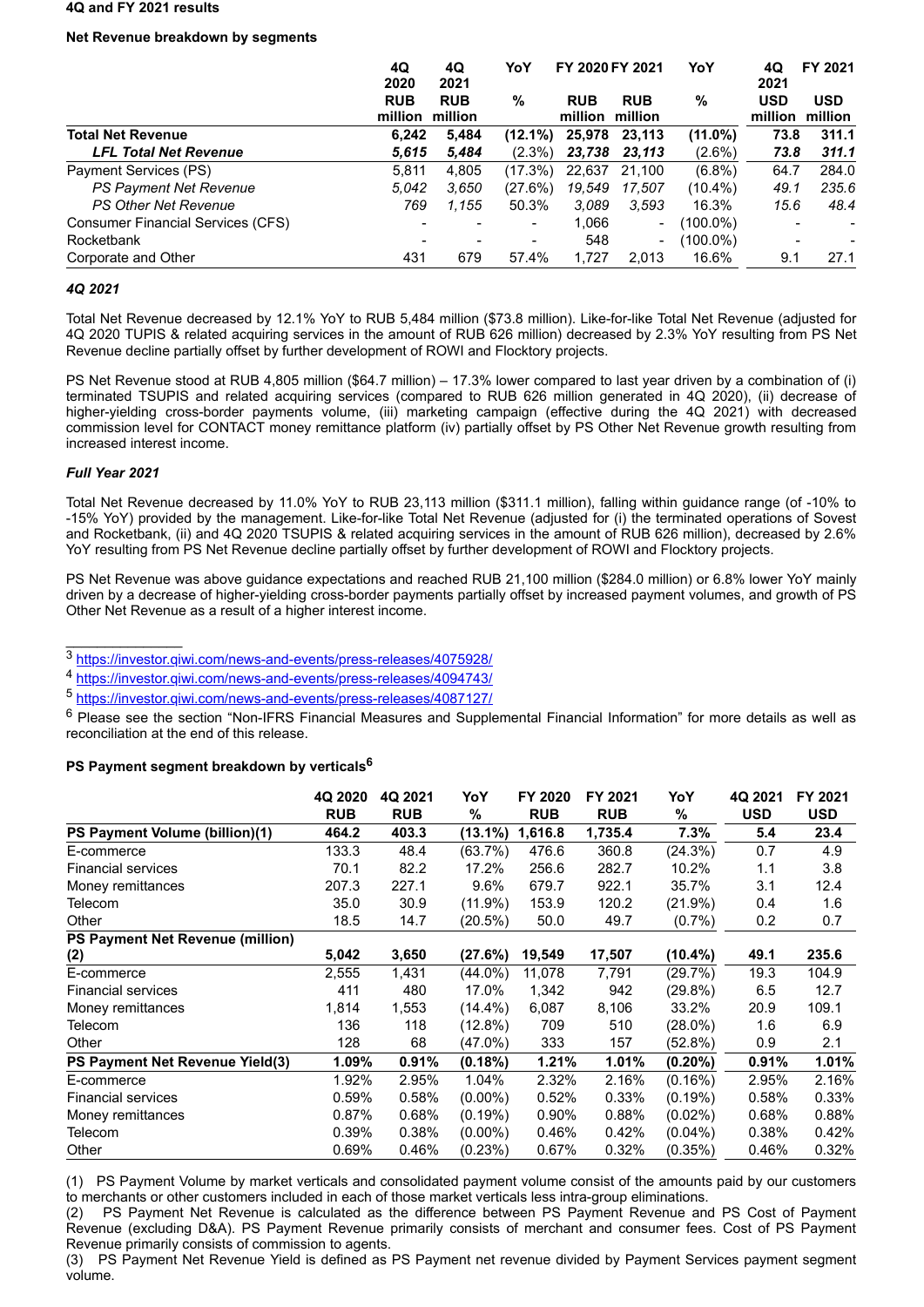### *4Q 2021*

PS Payment Net Revenue declined by 27.6% YoY and amounted to RUB 3,650 million (\$49.1 million) primarily as a result of (i) terminated TSUPIS & related acquiring services and (ii) lower PS Payment Net Revenue Yield due to a decrease of higheryielding cross-border payments and CONTACT money remittance marketing campaign. PS Payment Net Revenue adjusted for RUB 626 million of 4Q 2020 TSUPIS & related acquiring services, declined by 17.3% YoY.

PS Payment Volume was 13.1% lower YoY and amounted to RUB 403.3 billion primarily due to terminated TSUPIS & related acquiring services partially offset by growth of volumes in the Money Remittances and Financial Services market verticals.

- Money Remittances payment volume went up by 9.6% YoY to RUB 227.1 billion driven by growth of B2B2C payments from QIWI wallet account holders and payouts on cards (up 95% YoY) resulting largely from the development of our product offering for self-employed and increase in peer-to-peer operations. Repayment of customers' betting winnings decreased in 4Q 2021 due to termination of processing winning payouts on payment methods other than QIWI wallet. However, betting winning payouts on QIWI wallet increased by 30% YoY.
- Payment volume in the Financial services vertical increased by 17.2% YoY to RUB 82.2 billion driven by increased bank and micro loans repayments.
- E-commerce payment volume went down by 63.7% YoY to RUB 48.4 billion driven by terminated TSUPIS and related acquiring services and decrease in payment volumes to foreign merchants due to temporary restrictions imposed by the CBR<sup>7</sup> in December 2020 and expired in May 2021.
- Telecom payment volume decreased by 11.9% YoY to RUB 30.9 billion on lower volumes coming through MNOs<sup>8</sup> and adverse impact of the downsizing kiosk network.
- Other category comprising a broad range of merchants in utilities and other government payments as well as charity organizations to which we offer payment processing services decreased by 20.5% YoY to RUB 14.7 billion.

<sup>7</sup> Disclosed in the Report of Foreign Private Issuer on Form 6-K furnished to the SEC on December 9, 2020. <sup>8</sup> Mobile network operators.

PS Payment Net Revenue Yield declined by 18bps YoY to 0.91% mainly driven by a combination of decreased Money Remittances Net Revenue Yield by 19bps to 0.68% and lower share of E-commerce vertical in total PS volume by 16.7ppts to 12.0% (due to reasons described above).

Decline in the Money Remittances Net Revenue Yield was driven by marketing campaign (effective during the 4Q 2021) with decreased commission level when using CONTACT money remittance platform and the long-lasting effect of restrictions imposed on higher-yielding cross-border payments (expired in May 2021).

# *Full Year 2021*

 $\overline{\phantom{a}}$  , where  $\overline{\phantom{a}}$ 

PS Payment Net Revenue declined by 10.4% YoY and amounted to RUB 17,507 million (\$235.6 million) primarily as a result of lower PS Payment Net Revenue Yield mainly due to decreased share of higher-yielding cross-border payments partially offset by a record high payment volume. PS Payment Net Revenue adjusted for RUB 626 million of 4Q 2020 TSUPIS & related acquiring services, declined by 7.5% YoY.

PS Payment Volume increased by 7.3% YoY and reached its record high level of RUB 1,735.4 billion primarily due to the volume growth in the Money Remittances and Financial Services market verticals.

- Money Remittances payment volume went up by 35.7% YoY and reached RUB 922.1 billion driven by growth of B2B2C payments from QIWI wallet account holders and payouts on cards (up 98% YoY) resulting largely from the development of our product offering for self-employed and increase in peer-to-peer operations. Despite ceased processing of winning payouts on payment methods other than QIWI wallet since 4Q 2021, repayment of customers' betting winnings increased by 42% YoY. Betting winning payouts specifically on QIWI wallet in 2021 increased by 81% YoY.
- Payment volume in the Financial services vertical increased by 10.2% YoY to RUB 282.7 billion driven by increased bank and micro loans repayments.
- E-commerce payment volume went down by 24.3% YoY to RUB 360.8 billion driven by terminated TSUPIS & related acquiring services starting from 4Q 2021 and decrease in payment volumes to foreign merchants due to temporary restrictions imposed by the CBR in December 2020 and expired in May 2021.
- Telecom payment volume decreased by 21.9% YoY to RUB 120.2 billion on lower volumes coming through MNOs and adverse impact of the downsizing kiosk network.
- Other category comprising a broad range of merchants in utilities and other government payments as well as charity organizations to which we offer payment processing services marginally decreased by 0.7% YoY to RUB 49.7 billion.

PS Payment Net Revenue Yield declined by 20bps YoY to 1.01% mainly driven by a combination of (1) decreased E-commerce Net Revenue Yield by 16bps to 2.16% and (2) lower share of E-commerce vertical in total PS volume by 8.7ppts to 20.8%, both resulting from the long-lasting effect of temporary restrictions imposed on higher-yielding cross-border payments.

# **Payment Services other operating data**

|                                          | December 31, 2020 | December 31, 2021 | YoY %      |
|------------------------------------------|-------------------|-------------------|------------|
| Active kiosks and terminals (units)(1)   | 113.713           | 93.244            | $(18.0\%)$ |
| Active QIWI wallet accounts (million)(2) | 18.1              | 14.1              | (22.3%)    |

We measure the numbers of our kiosks and terminals on a daily basis, with only those kiosks and terminals being taken into calculation through which at least one payment has been processed during the day, which we refer to as active kiosks and terminals. The period end numbers of our kiosks and terminals are calculated as an average of the number of active kiosks and terminals for the last 30 days of the respective reporting period.

(2) Active QIWI wallet accounts calculated on a yearly basis, i.e. an active account is an account that had at least one transaction within the last 12 months from the reporting date.

The number of active kiosks and terminals was 93,244, including CONTACT and Rapida physical points of service, a decrease of 18.0% compared to the previous year. The number of kiosks and terminals is generally decreasing as market evolves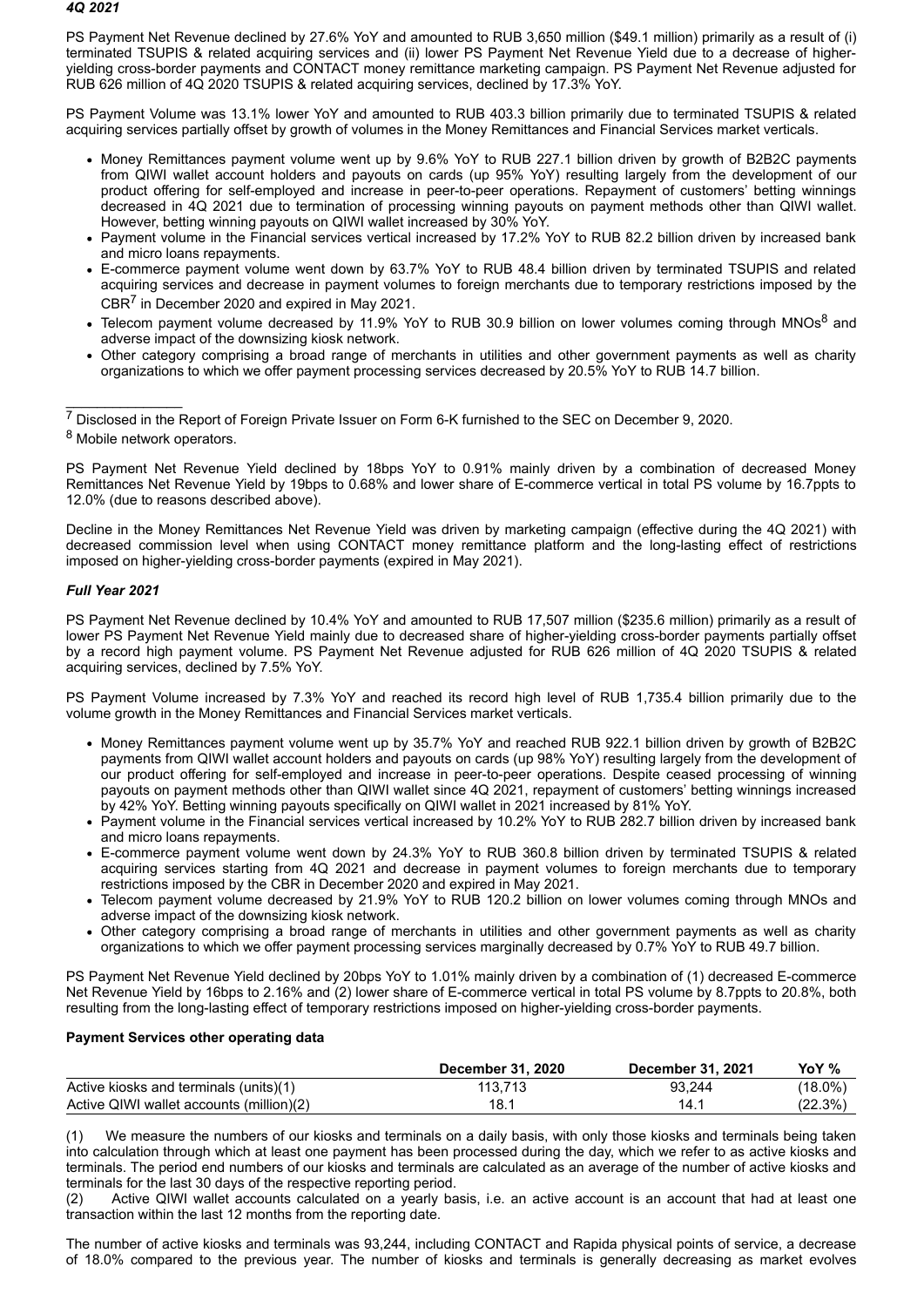towards a higher share of digital payments. Nevertheless, our physical distribution network remains an important part of our omni-channel infrastructure allowing consumers to use physical currency for online payments and offering merchants access to a large pool of customers that use cash.

The number of active QIWI wallet accounts was 14.1 million as of the end of 2021, a decrease of 4.0 million YoY. The decrease primarily resulted from the introduction of limitations on the anonymous wallets and enhancement of certain KYC, identification and compliance procedures. The number of active QIWI wallets was also affected by the CBR restrictions imposed in December 2020 resulting in outflow of clients that customarily used our services specifically for payments to merchants that have become subject to the restrictions. We also note 1.3 million of QIWI wallet accounts previously created solely for the purposes of making bets via QIWI TSUPIS using other than QIWI wallet payment method. Most of such QIWI wallets have been inactive since October 2021 when QIWI stopped providing TSUPIS services.

We are focused on diversification of our product proposition and increase of payment volumes per QIWI wallet account. In 4Q 2021 payment volume per active QIWI wallet account<sup>9</sup> was 62% higher YoY.

### **Corporate and Other (CO) Net Revenue breakdown**

|                              | 4Q 2020               | YoY<br>4Q<br>2021     |          |                       | FY 2020 FY 2021       | YoY     | 4Q<br>2021            | FY 2021               |
|------------------------------|-----------------------|-----------------------|----------|-----------------------|-----------------------|---------|-----------------------|-----------------------|
|                              | <b>RUB</b><br>million | <b>RUB</b><br>million | %        | <b>RUB</b><br>million | <b>RUB</b><br>million | %       | <b>USD</b><br>million | <b>USD</b><br>million |
| <b>CO Net Revenue</b>        | 431                   | 679                   | 57.4%    | 1,727                 | 2.013                 | 16.6%   | 9.1                   | 27.1                  |
| <b>Tochka</b>                | 132                   | 133                   | 1.0%     | 588                   | 415                   | (29.5%) | 1.8                   | 5.6                   |
| <b>ROWI</b>                  | 191                   | 345                   | 80.4%    | 679                   | 1.015                 | 49.5%   | 4.6                   | 13.7                  |
| Flocktory                    | 158                   | 199                   | 25.9%    | 499                   | 611                   | 22.4%   | 2.7                   | 8.2                   |
| Corporate and Other projects | (50)                  | 2                     | (103.6%) | (39)                  | (28)                  | (28.8%) | 0.0                   | (0.4)                 |

CO Net Revenue increased by 57.4% YoY to RUB 679 million (\$9.1 million) in 4Q 2021 and by 16.6% YoY to RUB 2,013 million (\$27.1 million) for the FY 2021 driven by ROWI, Flocktory, and Other projects Net Revenue growth:

- . In 4Q 2021, Tochka Net Revenue remained generally flat YoY and stood at RUB 133 million (\$1.8 million). For the FY 2021 Tochka Net Revenue decreased by 29.5% YoY to RUB 415 million (\$5.6 million) due to switch of some SME customers from QIWI to our partner during the first half of 2021. Together with Tochka we provide a bundle of services for taxi, courier delivery, transportation companies, self-employed individuals and other users.
- ROWI Net Revenue increased by 80.4% YoY to RUB 345 million (\$4.6 million) in 4Q 2021 and by 49.5% YoY to RUB 1,015 million (\$13.7 million) for the FY 2021 due to further expansion of bank guarantees and factoring portfolios as well as development of new products:
	- As of December 31, 2021, Bank Guarantees portfolio reached RUB 45.6 billion an increase of 118% YoY. In 4Q 2021, average amount of an issued guarantee increased by 23% YoY to RUB 1.0 million.
	- As of December 31, 2021, Factoring portfolio reached RUB 9.9 billion demonstrating growth of 73% YoY. In 4Q 2021, number of active clients increased by 45% YoY to 694.
	- In 4Q 2021, the portfolio of the recently launched ROWI's online loans for government contracts execution reached RUB 1.3 billion.
- Flocktory Net Revenue increased by 25.9% YoY and reached RUB 199 million (\$2.7 million) in 4Q 2021 and by 22.4% YoY to RUB 611 million (\$8.2 million) for the FY 2021 driven by growing number of clients and traffic-providers using Flocktory's platform and marketing services underpinned by growth of average check.
- Corporate and Other projects Net Revenue include result of operations of different projects in the start-up stage and in 4Q 2021 it stood at RUB 2 million (\$0.02 million). The result for the FY 2021 was RUB 28 million (\$0.4 million) of loss.

#### **Operating expenses and other non-operating income and expenses**

 $\mathcal{L}=\mathcal{L}=\mathcal{L}=\mathcal{L}=\mathcal{L}=\mathcal{L}=\mathcal{L}=\mathcal{L}=\mathcal{L}=\mathcal{L}=\mathcal{L}=\mathcal{L}=\mathcal{L}=\mathcal{L}=\mathcal{L}=\mathcal{L}=\mathcal{L}=\mathcal{L}=\mathcal{L}=\mathcal{L}=\mathcal{L}=\mathcal{L}=\mathcal{L}=\mathcal{L}=\mathcal{L}=\mathcal{L}=\mathcal{L}=\mathcal{L}=\mathcal{L}=\mathcal{L}=\mathcal{L}=\mathcal{L}=\mathcal{L}=\mathcal{L}=\mathcal{L}=\mathcal{L}=\mathcal{$ 

|                                                           | 4Q 2020<br><b>RUB</b><br>million | 4Q 2021<br><b>RUB</b><br>million | YoY<br>%    | FY 2020<br><b>RUB</b><br>million | FY 2021<br><b>RUB</b><br>million | YoY<br>%   | 4Q 2021 FY 2021<br><b>USD</b><br>million | <b>USD</b><br>million |
|-----------------------------------------------------------|----------------------------------|----------------------------------|-------------|----------------------------------|----------------------------------|------------|------------------------------------------|-----------------------|
| <b>Operating expenses</b>                                 | (2,891)                          | (3, 103)                         | $7.3\%$     | (13, 655)                        | (11, 108)                        | (18.7%)    | (41.8)                                   | (149.5)               |
| % of Net Revenue                                          | (46.3%)                          | (56.6%)                          | (10.3%)     | (52.6%)                          | (48.1%)                          | 4.5%       |                                          |                       |
| Selling, general and                                      |                                  |                                  |             |                                  |                                  |            |                                          |                       |
| administrative expenses                                   | (861)                            | (1,081)                          | 25.6%       | (3, 495)                         | (3,228)                          | $(7.6\%)$  | (14.6)                                   | (43.4)                |
| % of Net Revenue                                          | (13.8%)                          | (19.7%)                          | $(5.9\%)$   | (13.5%)                          | $(14.0\%)$                       | $(0.5\%)$  |                                          |                       |
| Personnel expenses                                        | (1,686)                          | (1,664)                          | $(1.3\%)$   | (7,890)                          | (6,390)                          | $(19.0\%)$ | (22.4)                                   | (86.0)                |
| % of Net Revenue                                          | (27.0%)                          | (30.3%)                          | $(3.3\%)$   | (30.4%)                          | (27.6%)                          | 2.7%       |                                          |                       |
| Depreciation, amortization &                              |                                  |                                  |             |                                  |                                  |            |                                          |                       |
| impairment                                                | (299)                            | (282)                            | $(5.7\%)$   | (1,400)                          | (1, 154)                         | (17.6%)    | (3.8)                                    | (15.5)                |
| % of Net Revenue                                          | $(4.8\%)$                        | $(5.1\%)$                        | $(0.4\%)$   | $(5.4\%)$                        | $(5.0\%)$                        | $0.4\%$    |                                          |                       |
| Credit loss (expense)                                     | (45)                             | (76)                             | 68.9%       | (870)                            | (336)                            | $(61.4\%)$ | (1.0)                                    | (4.5)                 |
| % of Net Revenue                                          | $(0.7\%)$                        | $(1.4\%)$                        | $(0.7\%)$   | (3.3%)                           | (1.5%)                           | 1.9%       |                                          |                       |
| Other non-operating income<br>and expenses excluding gain |                                  |                                  |             |                                  |                                  |            |                                          |                       |
| on disposal of an associate                               | (26)                             | 234                              | 1000.0%     | (467)                            | 434                              | 192.9%     | 3.1                                      | 5.8                   |
| % of Net Revenue                                          | $(0.4\%)$                        | 4.3%                             | 4.7%        | $(1.8\%)$                        | 1.9%                             | 3.7%       |                                          |                       |
| Share of gain of an associate and                         |                                  |                                  |             |                                  |                                  |            |                                          |                       |
| a joint venture                                           | 168                              |                                  | $(100.0\%)$ | 663                              | 306                              | $(53.8\%)$ |                                          | 4.1                   |
| % of Net Revenue                                          | 2.7%                             | 0.0%                             | $(2.7\%)$   | 2.6%                             | 1.3%                             | $(1.2\%)$  |                                          |                       |

<sup>&</sup>lt;sup>9</sup> Payment volume per active QIWI wallet account for the period is calculated as total amount of outgoing payments for the period including peer-to-peer transactions divided by number of active QIWI wallet accounts involved in transactions within the period.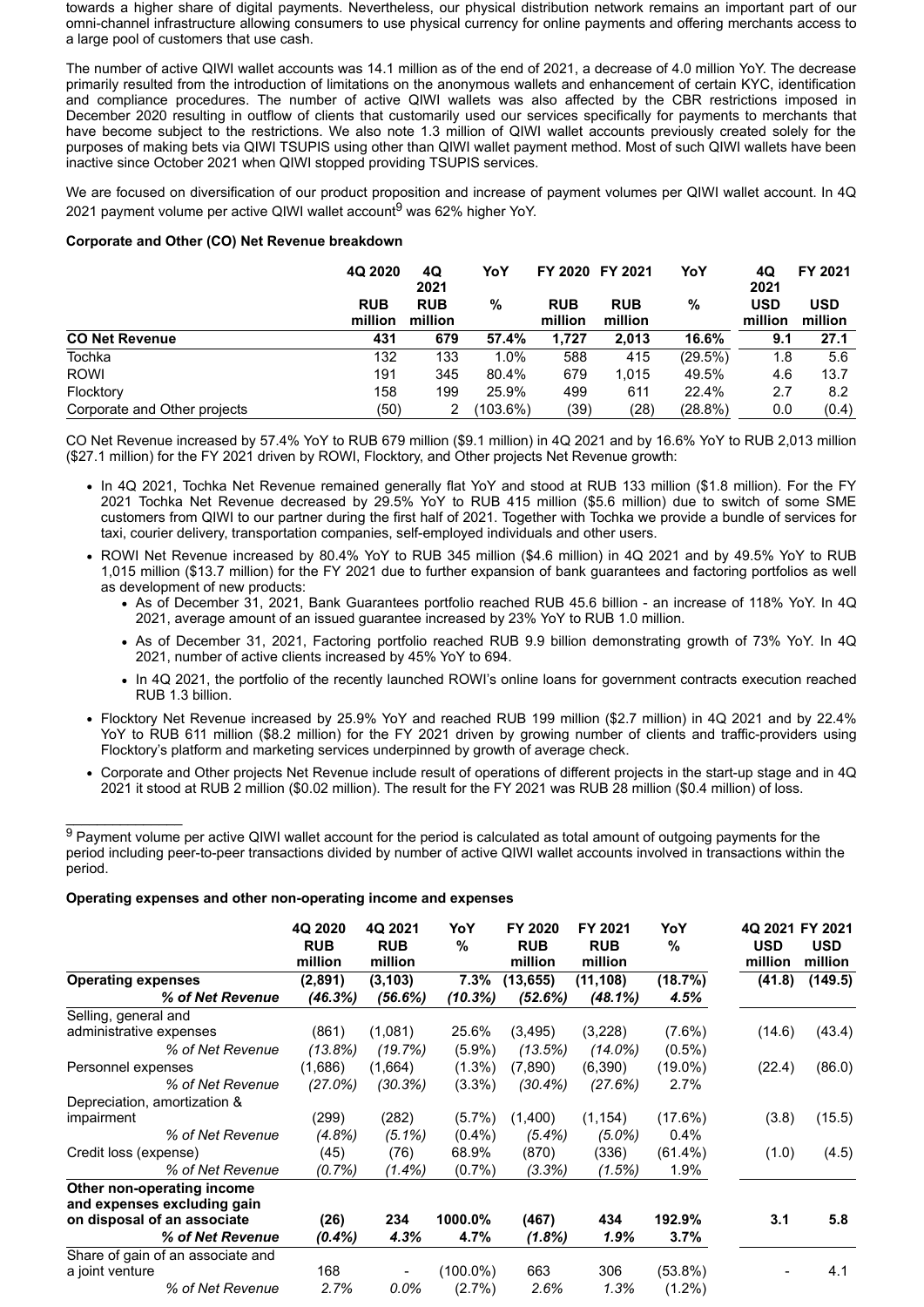| % of Net Revenue               |           | 35.8% |         |           | 35.4%     |         |      |       |
|--------------------------------|-----------|-------|---------|-----------|-----------|---------|------|-------|
| associate                      |           | 1.964 |         | ۰         | 8,177     |         | 26.4 | 110.1 |
| Gain on disposal of an         |           |       |         |           |           |         |      |       |
| % of Net Revenue               | $(1.4\%)$ | 2.0%  | 3.4%    | $(3.1\%)$ | 0.3%      | $3.4\%$ |      |       |
| Other income and expenses, net | (89)      | 107   | 220.2%  | (807)     | 65        | 108.1%  | 1.4  | 0.9   |
| % of Net Revenue               | $(0.2\%)$ | 2.1%  | 2.3%    | $(0.4\%)$ | 0.4%      | 0.8%    |      |       |
| net                            | (11)      | 117   | 1163.6% | (99)      | 92        | 192.9%  | 1.6  | 1.2   |
| Interest income and expenses.  |           |       |         |           |           |         |      |       |
| % of Net Revenue               | (1.5%)    | 0.2%  | 1.7%    | $(0.9\%)$ | $(0.1\%)$ | $0.7\%$ |      |       |
| Foreign exchange loss, net     | (94)      | 10    | 110.6%  | (224)     | (29)      | 87.1%   | 0.1  | (0.4) |

### *4Q 2021*

Operating expenses increased by 7.3% YoY to RUB 3,103 million (\$41.8 million) – an increase by 10.3ppts to 56.6% as percent of Total Net Revenue mainly driven by Total Net Revenue decline due to terminated TSUPIS & related acquiring services.

Selling, general and administrative (SG&A) expenses increased by 25.6% to RUB 1,081 million (\$14.6 million) and as percent of Total Net Revenue went up by 5.9ppts YoY to 19.7% primarily due to (i) higher expenses on information and advisory services, and (ii) increased costs for insurance of Directors and Officers.

Personnel expenses slightly decreased by 1.3% YoY to RUB 1,664 million (\$22.4 million). As percent of Total Net Revenue personnel expenses increased by 3.3ppts to 30.3% due to negative operating leverage effect, hiring of new employees during 2021 and selective salary indexation partially offset by lower accruals for LTI<sup>10</sup> motivation program.

Depreciation, amortization and impairment stood at RUB 282 million (\$3.8 million) or 5.1% as percent of Total Net Revenue -0.4ppt higher YoY due to negative operating leverage effect.

Credit loss increased by 0.7ppt YoY to 1.4% as percent of Total Net Revenue or RUB 76 million (\$1.0 million) largely resulting from growth of ROWI business.

Other non-operating income (net) excluding gain on disposal of an associate was RUB 234 million (\$3.1 million) compared to RUB 26 million of loss in 4Q 2020 driven by a combination of (i) no equity pick up from Tochka associate due to sale of our stake in the project, (ii) foreign exchange gain due to favorable currency rates, (iii) interest income (net) driven by adjustment for discounted contingent consideration from Tochka sale, and (iv) other income (net) due to favorable revaluation of existing share in Taxiaggregator business.

Gain on disposal of an associate in the 4Q 2021 in the amount of RUB 1,964 million (\$26.4 million) was a result of better than expected performance of Tochka in 2021.

<sup>10</sup> Long-term incentive program.

### *Full Year 2021*

 $\mathcal{L}=\mathcal{L}=\mathcal{L}=\mathcal{L}=\mathcal{L}=\mathcal{L}=\mathcal{L}=\mathcal{L}=\mathcal{L}=\mathcal{L}=\mathcal{L}=\mathcal{L}=\mathcal{L}=\mathcal{L}=\mathcal{L}=\mathcal{L}=\mathcal{L}=\mathcal{L}=\mathcal{L}=\mathcal{L}=\mathcal{L}=\mathcal{L}=\mathcal{L}=\mathcal{L}=\mathcal{L}=\mathcal{L}=\mathcal{L}=\mathcal{L}=\mathcal{L}=\mathcal{L}=\mathcal{L}=\mathcal{L}=\mathcal{L}=\mathcal{L}=\mathcal{L}=\mathcal{L}=\mathcal{$ 

Operating expenses decreased by 18.7% YoY to RUB 11,108 million (\$149.5 million) and improved by 4.5ppts to 48.1% as percent of Total Net Revenue mainly driven by divestiture of SOVEST and Rocketbank projects that offset the negative operating leverage effect resulting from Total Net Revenue decline on temporary restrictions imposed on cross-border payments and terminated TSUPIS & related acquiring services since 4Q 2021.

Selling, general and administrative expenses decreased by 7.6% to RUB 3,228 million (\$43.4 million) and as percent of Total Net Revenue went up by 0.5ppt YoY to 14.0% primarily due to (i) negative operating leverage effect, (ii) higher advisory and audit services, including costs for insurance of Directors and Officers, (iii) partially offset by lower advertising, client acquisition and related expenses, as well as other expenses thanks to the wind-down of Rocketbank and divesture of SOVEST project.

Personnel expenses decreased by 19.0% YoY to RUB 6,390 million (\$86.0 million). As percent of Total Net Revenue personnel expenses decreased by 2.7ppts to 27.6% due to termination of SOVEST and Rocketbank projects partially offset by negative operating leverage effect, hiring of new employees during 2021 and selective salary indexation.

Depreciation, amortization and impairment stood at RUB 1,154 million (\$15.5 million) or 5.0% as percent of Total Net Revenue – 0.4ppt lower YoY driven by divestiture of SOVEST and Rocketbank projects partially offset by negative operating leverage effect.

Credit loss decreased by 1.9ppts YoY to 1.5% as percent of Total Net Revenue or RUB 336 million (\$4.5 million) due to divestiture of SOVEST partially offset by growth of ROWI business.

Other non-operating income (net) excluding gain on disposal of an associate was RUB 434 million (\$5.8 million) compared to RUB 467 million of loss in 2020 driven by (i) less equity pick up from Tochka associate due to sale of our stake in the project in 3Q 2021, (ii) less foreign exchange loss due to favorable currency rates, (iii) interest income (net) mainly due to ceased leasing expenses of Rocketbank and adjustment for discounted contingent consideration from Tochka sale in 4Q 2021, and (iv) other income (net) driven by divestiture of SOVEST project, and favorable revaluation of existing share in Taxiaggregator business in 2021.

Gain on disposal of Tochka associate reached RUB 8.2 billion (\$110.1 million) including (i) base deal amount of RUB 4.95 billion, (ii) accrued discounted performance adjustment gain contingent on Tochka's earnings for the year 2021 in the amount of RUB 4.65 billion, (iii) dividends received in 3Q in the amount of RUB 0.5 billion, and (iv) less carrying amount of disposed investment in the amount of RUB 1.95 billion. As a result, the deal delivered a 5.1x return on QIWI's total investment, representing an IRR of 59%. We note that there is a degree of uncertainty regarding the receipt of the contingent portion of the consideration as the buyer decided to approach the Government Commission for approval of such payment. A negative decision of the Commission may postpone or even block the payment and therefore could result in a loss in the amount of up to RUB 4.85 billion.

#### **Income tax expense**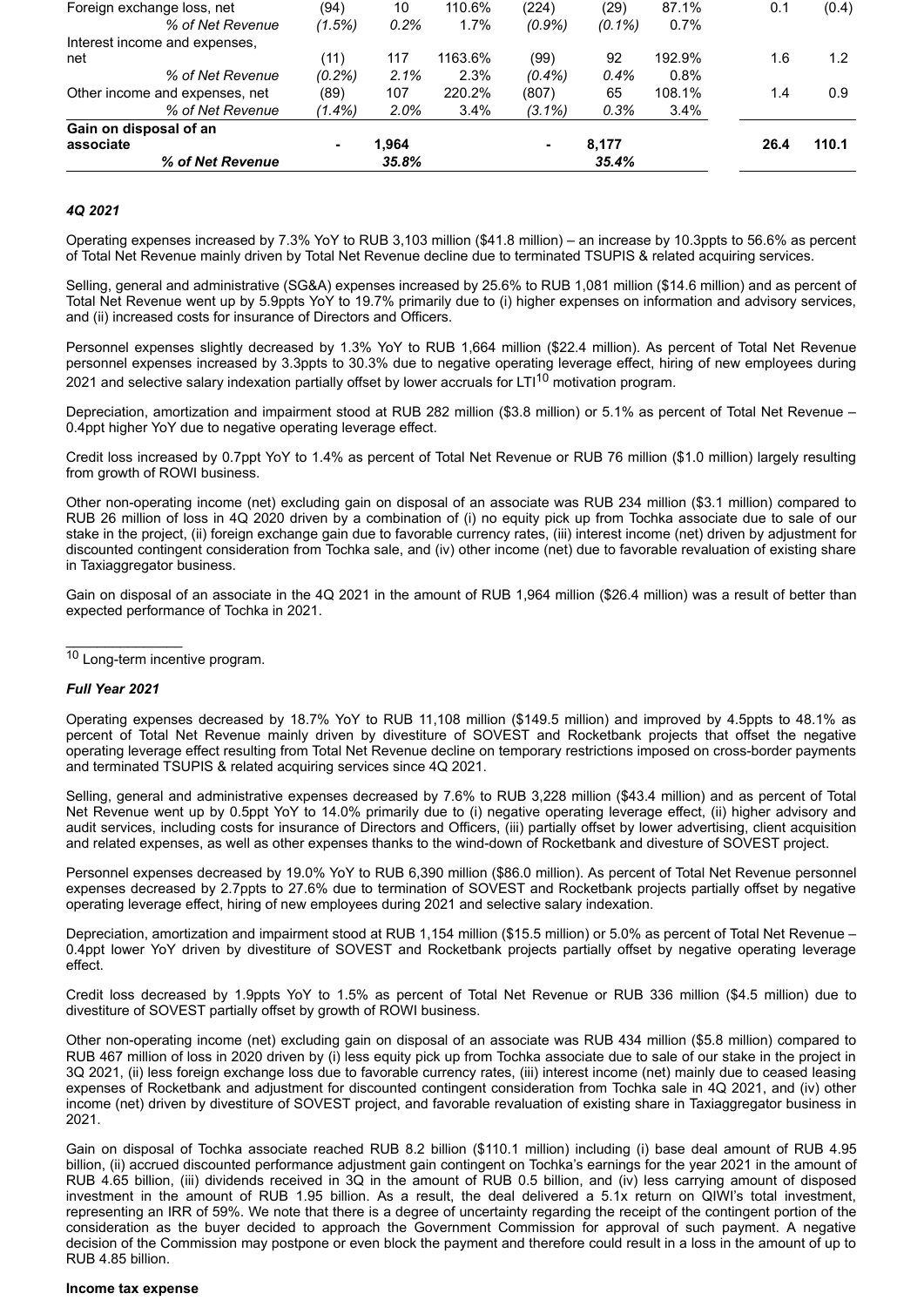#### *4Q 2021*

Income tax expense decreased by 46.2% YoY to RUB 466 million (\$6.3 million) driven by (i) lower profit before tax excluding non-taxable gain on disposal of Tochka by 21.4% YoY, and (ii) lower deferred income tax liabilities. Effective tax rate was 15.9ppts lower YoY and stood at 10.2% as a result of recognition of non-taxable gain on disposal of Tochka.

# *Full Year 2021*

Income tax expense increased by 5.6% YoY to RUB 3,080 million (\$41.5 million) mainly due to divesture of loss-making SOVEST and Rocketbank projects. Effective tax rate was 9.7ppts lower YoY and stood at 14.9% as a result of recognition of non-taxable gain on disposal of Tochka.

# **Profitability results**

|                                    | 4Q 2020<br><b>RUB</b><br>million | 4Q 2021<br><b>RUB</b><br>million | YoY<br>%   | FY 2020<br><b>RUB</b><br>million | FY 2021<br><b>RUB</b><br>million | YoY<br>%   | 4Q 2021<br><b>USD</b><br>million | FY 2021<br><b>USD</b><br>million |
|------------------------------------|----------------------------------|----------------------------------|------------|----------------------------------|----------------------------------|------------|----------------------------------|----------------------------------|
| <b>Adjusted EBITDA</b>             | 3,614                            | 2,663                            | (26.3%)    | 13.837                           | 13,167                           | $(4.8\%)$  | 35.8                             | 177.2                            |
| Adjusted EBITDA margin, %          | 57.9%                            | 48.6%                            | (9.3%)     | 53.3%                            | 57.0%                            | 3.7%       | 48.6%                            | 57.0%                            |
| <b>Adjusted Net Profit</b>         | 2,519                            | 2,124                            | (15.7%)    | 10.304                           | 9,594                            | $(6.9\%)$  | 28.6                             | 129.1                            |
| Adjusted Net Profit margin, %      | 40.4%                            | 38.7%                            | (1.6%)     | 39.7%                            | 41.5%                            | 1.8%       | 38.7%                            | 41.5%                            |
| <b>Payment Services</b>            | 2,681                            | 2,218                            | (17.3%)    | 12,608                           | 10,971                           | $(13.0\%)$ | 29.9                             | 147.7                            |
| PS Net Profit margin, %            | 46.1%                            | 46.2%                            | $0.0\%$    | 55.7%                            | 52.0%                            | (3.7%)     | 46.2%                            | 52.0%                            |
| <b>Consumer Financial Services</b> |                                  |                                  |            | (793)                            | $\overline{\phantom{a}}$         | (100.0%)   |                                  |                                  |
| Rocketbank                         |                                  |                                  |            | (781)                            | -                                | (100.0%)   |                                  |                                  |
| Corporate and Other (CO)           | (162)                            | (94)                             | 41.7%      | (730)                            | (1, 377)                         | (88.7%)    | (1.3)                            | (18.5)                           |
| Tochka                             | 195                              |                                  | $(99.4\%)$ | 785                              | 329                              | $(58.1\%)$ | 0.0                              | 4.4                              |
| <b>ROWI</b>                        | 43                               | 31                               | (26.5%)    | 206                              | 188                              | $(9.1\%)$  | 0.4                              | 2.5                              |
| Flocktory                          | 11                               | 61                               | 461.0%     | 68                               | (48)                             | (171.2%)   | 0.8                              | (0.6)                            |
| Corporate and Other projects       | (410)                            | (188)                            | 54.3%      | (1,788)                          | (1.845)                          | $(3.2\%)$  | (2.5)                            | (24.8)                           |

# *4Q 2021*

Adjusted EBITDA decreased by 26.3% YoY to RUB 2,663 million (\$35.8 million) mainly due to negative operating leverage effect, including the direct adverse impact on profitability from terminated TSUPIS and related acquiring services. Our TSUPIS services did not have embedded direct costs except for the related income tax expenses. As a result, the loss of Net Revenue from TSUPIS and related acquiring services had a direct impact on our profitability. Adjusted EBITDA margin declined by 9.3ppts to 48.6%.

Adjusted Net Profit decreased by 15.7% YoY to RUB 2,124 million (\$28.6 million). Adjusted Net Profit margin declined by 1.6ppts and stood at 38.7% driven by (i) Adjusted EBITDA dynamics described above, (ii) favorable change in other nonoperating income lines described earlier, and (iii) lower income tax expense.

Payment Services Net Profit decreased by 17.3% YoY to RUB 2,218 million (\$29.9 million) as a result of PS Net Revenue decline by 17.3% YoY driven by factors described earlier. PS Net Profit margin improved by 2bps to 46.2% as negative operating leverage effect was offset by (i) lower accruals for LTI motivation program, (ii) favorable forex exchange impact, (iii) lower income tax expense, and other immaterial miscellaneous factors.

CO Net Loss decreased to RUB 94 million (\$1.3 million) driven primarily by the following factors:

- Corporate and Other projects Net Loss decreased by 54.3% YoY to RUB 188 million primarily due to (i) adjustment for discounted contingent consideration from Tochka sale, (ii) favorable revaluation of existing share in Taxiaggregator business, and (iii) positive forex exchange impact partially offset by (iv) higher expenses on information and advisory services, and (v) increased costs for insurance of Directors and Officers.
- Net Profit from Tochka decreased to RUB 1 million followed by sale of QIWI stake in the project.
- ROWI Net Profit decreased by 26.5% YoY to RUB 31 million as a result of additional personnel expenses to support portfolio growth.
- Floctory Net Profit stood at RUB 61 million primarily driven Net Revenue growth, positive forex exchange impact and lower income tax expense partially offset by increased personnel expenses mainly due to selective review of salaries and new hires.

# *Full Year 2021*

Adjusted EBITDA decreased by 4.8% YoY to RUB 13,167 million (\$177.2 million) mainly due to negative operating leverage effect, including the direct adverse impact on profitability from terminated TSUPIS and related acquiring services, and increase of certain selling, general and administrative expenses partially offset by optimization measures resulting from divesture of SOVEST and Rocketbank projects. As a result, Adjusted EBITDA margin improved by 3.7ppts to 57.0%.

Adjusted Net Profit came above guidance expectations and decreased by 6.9% YoY to RUB 9,594 million (\$129.1 million) driven by the factors described above and less equity pick up contribution from Tochka due to disposal of our stake in the project in 3Q 2021.

Payment Services Net Profit decreased by 13.0% YoY to RUB 10,971 million (\$147.7 million) as a result of PS Net Revenue decline by 6.8% YoY and contraction of PS Net Profit margin by 3.7ppts to 52.0%. PS Net Profit margin decline was mainly driven by negative operating leverage effect, hiring of new employees during 2021 and selective salary indexation partially offset by favorable forex exchange impact, and lower income tax expense.

CO Net Loss increased by 88.7% to RUB 1,377 million (\$18.5 million) driven primarily by the following factors: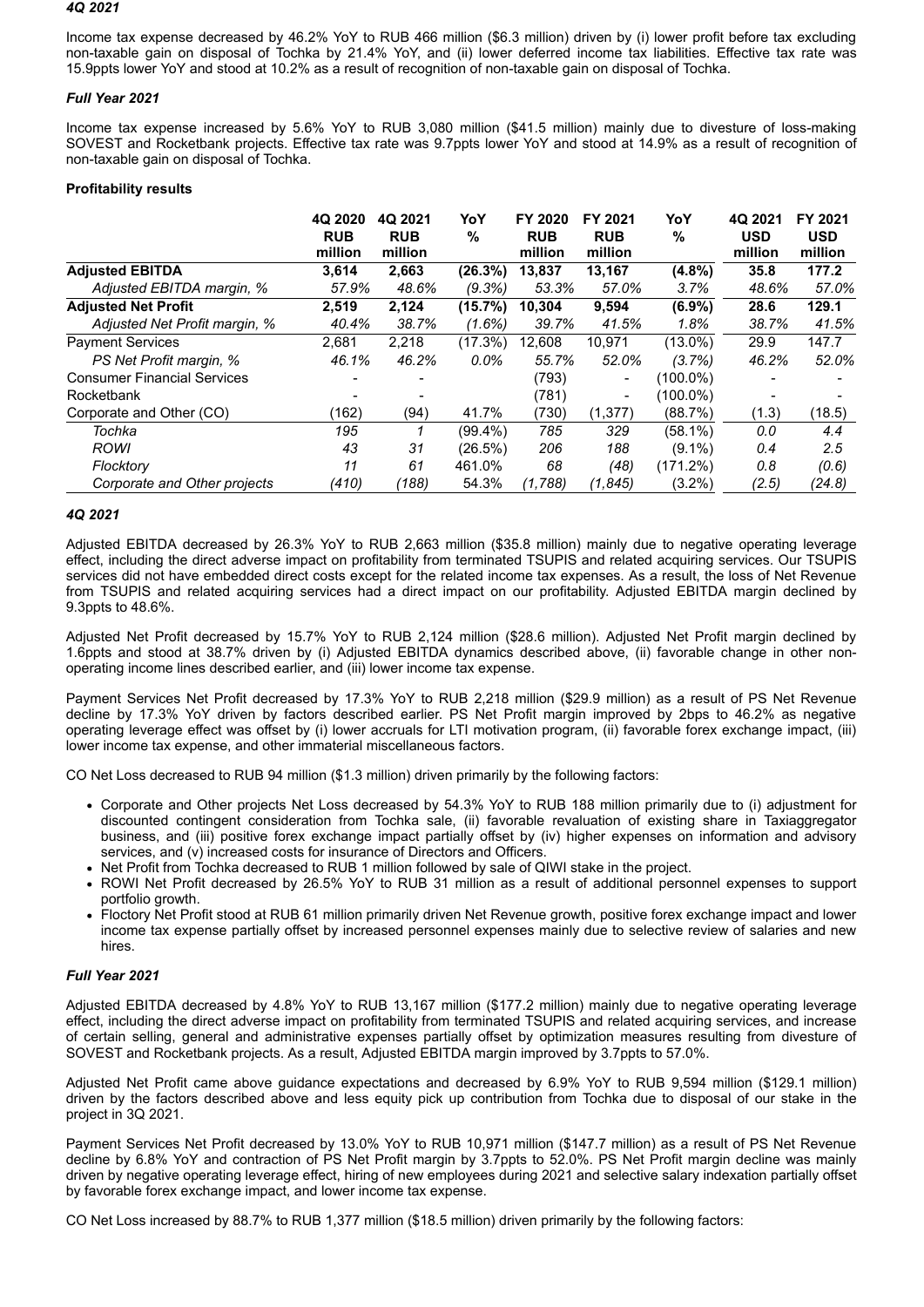- Corporate and Other projects Net Loss increased by 3.2% YoY to RUB 1,845 million primarily due to (i) higher expenses on information and advisory services, (ii) increased costs for insurance of Directors and Officers, and (iii) higher income tax expense partially offset by (iv) adjustment for discounted future cash flows from Tochka sale, and (v) favorable revaluation of existing share in Taxiaggregator business.
- Net Profit from Tochka decreased to RUB 329 million followed by sale of QIWI stake in the project in 3Q 2021.
- ROWI Net Profit decreased by 9.1% YoY to RUB 188 million as a result of additional personnel to support portfolio growth.
- Floctory Net Loss stood at RUB 48 million primarily driven by (i) increased personnel expenses mainly due to adjustment related to the SAR<sup>11</sup> program for employees, and (ii) adverse forex exchange impact partially offset by (iii) net revenue growth.

<sup>11</sup> Stock Appreciation Rights motivation program

### **Consolidated cash flow statement**

 $\mathcal{L}=\mathcal{L}=\mathcal{L}=\mathcal{L}=\mathcal{L}=\mathcal{L}=\mathcal{L}=\mathcal{L}=\mathcal{L}=\mathcal{L}=\mathcal{L}=\mathcal{L}=\mathcal{L}=\mathcal{L}=\mathcal{L}=\mathcal{L}=\mathcal{L}=\mathcal{L}=\mathcal{L}=\mathcal{L}=\mathcal{L}=\mathcal{L}=\mathcal{L}=\mathcal{L}=\mathcal{L}=\mathcal{L}=\mathcal{L}=\mathcal{L}=\mathcal{L}=\mathcal{L}=\mathcal{L}=\mathcal{L}=\mathcal{L}=\mathcal{L}=\mathcal{L}=\mathcal{L}=\mathcal{$ 

|                                                                                | FY 2020<br><b>RUB</b> | FY 2021<br><b>RUB</b> | YoY<br>%   | FY 2021<br><b>USD</b> |
|--------------------------------------------------------------------------------|-----------------------|-----------------------|------------|-----------------------|
|                                                                                | million               | million               |            | million               |
| Net cash generated from operating activities before changes in working capital | 11.777                | 10.520                | $(10.7\%)$ | 141.6                 |
| Change in working capital                                                      | (6, 137)              | (14.908)              | 142.9%     | (200.7)               |
| Net interest and income tax paid                                               | 462                   | (122)                 | (126.4%)   | (1.6)                 |
| Net cash flow used in operating activities                                     | 6.102                 | (4,510)               | (173.9%)   | (60.7)                |
| Net cash received from investing activities                                    | (1,479)               | (2,236)               | 51.2%      | (30.1)                |
| Net cash used in from financing activities                                     | (287)                 | (7, 417)              | 2484.3%    | (99.8)                |
| Effect of exchange rate changes on cash and cash equivalents                   | 945                   | (186)                 | (119.7%)   | (2.5)                 |
| Net decrease in cash and cash equivalents                                      | 5.281                 | (14, 349)             | (371.7%)   | (193.1)               |
| Cash and cash equivalents at the beginning of the period                       | 42.101                | 47,382                | 12.5%      | 637.8                 |
| Cash and cash equivalents at the end of the period                             | 47,382                | 33.033                | $(30.3\%)$ | 444.6                 |

Net cash generated from operating activities before changes in working capital for FY 2021 decreased by 10.7% YoY to RUB 10,520 million (\$141.6 million) mainly driven by adjusted EBITDA decline by 4.8% YoY. Net cash flow used in operating activities for FY 2021 stood at RUB 4,510 million (\$60.7 million) driven by significant changes in working capital and increased income tax paid. Change in working capital for FY 2021 resulted in cash outflow of RUB 14,908 million primarily due to (i) lower accounts payable and accruals of RUB 6,228 million resulted from long-lasting effect of expired restriction on payments to foreign merchants and decrease of deposits received from agents due to cessation of TSUPIS project; (ii) decrease in customer accounts and amounts due to banks in the amount of RUB 4,670 million driven predominantly by the wind-down of Rocketbank; and (iii) increase in loans issued from banking operations of RUB 5,720 million mainly related to ROWI business development, partially offset by (iv) increase in other liabilities by RUB 1,491 million mainly due to growth of guaranties portfolio and deferred depositary income for ADRs. Net interest received and income tax paid increased by RUB 584 million mainly resulting from divesture of loss making SOVEST and Rocketbank projects, as well as increased interest rates during 2021.

Net cash flow used in investing activities for FY 2021 increased by 51.2% YoY and stood at RUB 2,236 million (\$30.1 million). The net cash outflow was primarily driven by purchase of debt securities in the amount of RUB 10.6 billion partially offset by proceeds from sale and redemption of debt securities of RUB 3.7 billion, and initial proceeds from sale of Tochka of RUB 4.95 billion.

Net cash flow used in financing activities for FY 2021 increased to RUB 7,417 million (\$99.8 million). The net cash outflow was primarily driven by (i) RUB 1.9 billion of debt repaid during 2021, and (ii) RUB 5.2 billion of dividends paid during FY 2021.

In 2021, the adverse effect of exchange rate changes on cash and cash equivalents was RUB 186 million (\$2.5 million) compared to positive impact of RUB 945 million a year ago.

As a result of factors described above cash and cash equivalents as of December 31, 2021 were RUB 33,033 million (\$444.6 million) – a decrease of 30.3% compared to December 31, 2020.

### **Update on impact of the latest geopolitical developments**

As of the date of this press release, sanctions imposed on Russia have had no immediate material impact on QIWI. Neither QIWI nor any of its subsidiaries is specifically targeted by these sanctions. All our operations are available in full and remain uninterrupted.

While current sanctions do not target QIWI directly, the magnitude of these sanctions is unprecedented in the modern Russian history and they should be expected to have a significant impact on the Russian economy. The introduction of further sanctions by the U.S., the EU, the United Kingdom and other countries remains highly likely, as well as possible introduction of response measures by the Russian government, and it remains unclear what effect they may have. We cannot predict the full impact of these matters on our business and results of operations, due to the fact that the related developments are highly unpredictable and occur swiftly, often with little notice. As a result, we cannot guarantee that the economic developments in Russia or in the economies of other countries where we operate will not adversely affect our operations and financial results in the future.

The following are some of our current observations regarding such impacts.

The economic sanctions against certain Russian banks have resulted in an increase in the number of consumers that rely on alternative payment and financial services providers similar to our business which is favorable for our B2C streams of operations. We plan to launch additional products and services to support this trend and improve customer loyalty. Despite the limitations on cross-border transactions, payments and fund transfers as further described below, we do not expect any meaningful impact from such limitations, as 87% of our operations are denominated in Rubles (which are not affected by sanctions in any way). Moreover, certain payment services providers have ceased their operations in Russia, resulting in a decrease in competition in the Russian market.

With respect to our B2B offering we have seen a few negative implications due to sanctions regime, namely (i) digital commerce, due to limitations on cross-border transactions, (ii) CONTACT money remittances business, due to limitations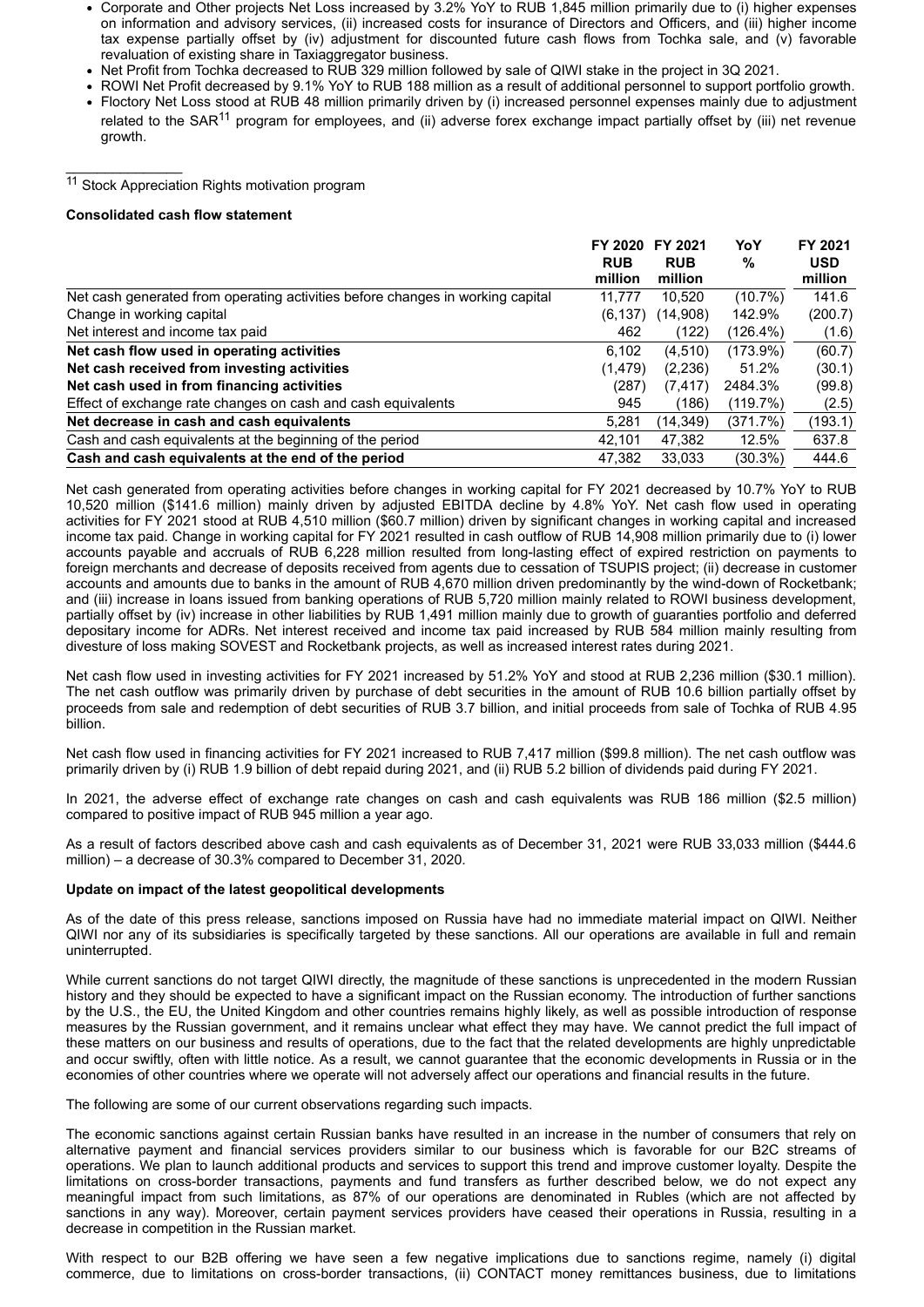introduced on international money transfers, and (iii) the Flocktory business, due to the exit of certain Western businesses and overall reduction of marketing spending. These changes have not had a material impact on our overall business.

On March 2, 2022, certain Russian financial institutions were banned from the SWIFT payment system by the European Union. Under these circumstances, we rely on our wide network of partners and banks that play a vital role in our operations to adopt alternative payment systems and navigate in a new reality. However, in the event that Russia is disconnected from the SWIFT payment system completely, cross-border trade with Russia would be disrupted, and as a result, would be complicated for us to service any cross-border transactions, which still constitute an insignificant part of our revenues.

Russian authorities have introduced capital-control measures that prevent currency outflows. Such measures affect our ability to transfer funds from our Russian subsidiaries to our Cypriot parent company, QIWI plc. We note that most of our assets are located in Russia, most of our contractual obligations are performed in Russia and QIWI plc has enough reserves on its accounts to fulfil its commitments. However, we are taking such capital-control measures into account when considering distribution of dividends and other cash expenditures.

Certain businesses from the United States, the European Union and other countries, wound down or substantially scaled back, or announced plans to wind down or scale back, their operations in Russia or with Russian counterparts, and other businesses are exhibiting an overall trend of avoiding any associations with Russia or Russian persons. In light of this, we risk having limited access to and supply of technologies. We believe our current technological solutions will allow us to continue operations; however, a prolonged suspension of access or supply of hardware, software or other technologies may adversely affect our operations materially over time. A switch to locally produced software and hardware may also negatively affect the performance and safety features of our systems, and consequently, the quality of our services may be affected.

On March 5, 2022, Visa and Mastercard suspended membership of all their Russian members, rendering Qiwi Bank unable to issue Visa and Mastercard cards and conduct any cross-border payments with the use of such cards, which is expected to have a negative, albeit limited, effect on our payment volumes due the shutdown of cross-border transactions. All operations within Russia in Rubles via such cards are available in full and served by the National Payment Card System (NSPK) with lower acquiring costs for payment service providers, such as ourselves. As an alternative we are able to issue virtual MIR cards and expect to issue MIR plastic cards in the future. Consequently, with the majority of our operations conducted in Rubles and the availability of QIWI Wallet services as a payment method, we do not believe that the impact on our operations and financial results will be significant in this regard. Combined share of Visa and MasterCard operations affected by the suspension of their services for the full year 2021 constituted 1.3% of Payment Services payment volume.

In February 2022, the CBR substantially increased its key interest rate to 20% per annum. We have not seen any significant adverse effect on our operations and financial results, given our low level of debt and limited currency exposure. On the contrary, our interest income generated from our cash and cash equivalents has increased.

On February 28, 2022, trading on the Moscow Exchange in all equity securities was suspended (including the Company's ordinary shares represented by ADSs), which suspension was later extended until the limited resumption of stock trading on the Moscow Exchange on March 24, 2022, and the full resumption of stock trading on the Moscow Exchange on March 28, 2022. Also, on February 28, 2022, the Nasdaq Global Select Market halted trading in the Company's ordinary shares represented by ADSs and stocks of certain other Russian companies. The halt on the Nasdaq Global Select Market for QIWI, as well as for certain other Russian companies persists at the day of this press release.

We encourage investors to review QIWI's Annual Report on Form 20-F in the Caption "Risk Factors" for more details and in other reports QIWI files with the U.S. Securities and Exchange Commission.

We would like to emphasize our strong financial position with negative net debt<sup>12</sup> as of December 31, 2021. We also note limited exposure to currency risks, as majority of our operations and cash balances are denominated in local currency.

### **Guidance FY 2022**

In light of the current situation, we have decided to postpone the announcement of FY 2022 guidance.

We will closely monitor all developments and update on guidance expectations in the course of the year when more information will be available.

We also highlight that due to changes in the betting industry in 2021 and sale of our stake in the Tochka project, FY 2022 results will not include (i) revenues and income from TSUPIS and related acquiring services, and (ii) contribution to Net Profit from the Tochka project previously accounted via the equity pick-up method:

- QIWI's TSUPIS and related acquiring services provided in Russia were ceased since the beginning of 4Q 2021 followed by the assignment of Unified Interactive Bets Accounting Center (ETSUP) role to another market participant<sup>13</sup>. Total Net Revenue generated by TSUPIS and related acquiring services during 9M 2021 constituted RUB 3,246 million. We consider Net Revenue lost with this business stream in Russia had a direct impact on our profitability. Estimated Net Profit from these operations during 9M 2021was RUB 2,590 million.
- Equity pick-up from Tochka project accounted in the Net Profit in 2021 was RUB 306 million.

### **Dividends**

 $\overline{\phantom{a}}$  , where  $\overline{\phantom{a}}$ 

Although to date we have had no material direct impact on our day-to-day operations and our financial position remains strong, the Board has decided not to distribute interim dividend payment for 4Q 2021. The full impact of sanctions on the Russian economy and other markets where we operate remains unclear and requires cautiousness for the benefit of all shareholders and the Company.

The Board will continue to keep the payment of future dividends under review and will update shareholders through further announcements as appropriate.

<sup>&</sup>lt;sup>12</sup> Net debt is calculated by deducting cash and cash equivalents from short-term and long-term finance liabilities.

<sup>&</sup>lt;sup>13</sup> For more details please refer to the respective press release disclosed at Company's investor website: [https://investor.qiwi.com/news-and-events/press-releases/3975635/](https://www.globenewswire.com/Tracker?data=Nw4wJgsc6TeMaBEdb2WOovJNdxp0VmgOSAPPBkr0yk355GysQtmmsDlGtDVRhon2JC4FWvWCU5AA9gg4vyQ5fbuhrSyoiPsp6sWdtENq4c-EAD_nhWAVaSwSzY3sldVwXYT4g1OpkIJaZviLvXPPqjL8XEokyU1nNY7TkyHlElxku7wc6b266BDoEQ67jN28vdGFGlEMx6RwGl8v6ihIUw==)

**Earnings Conference Call and Audio Webcast**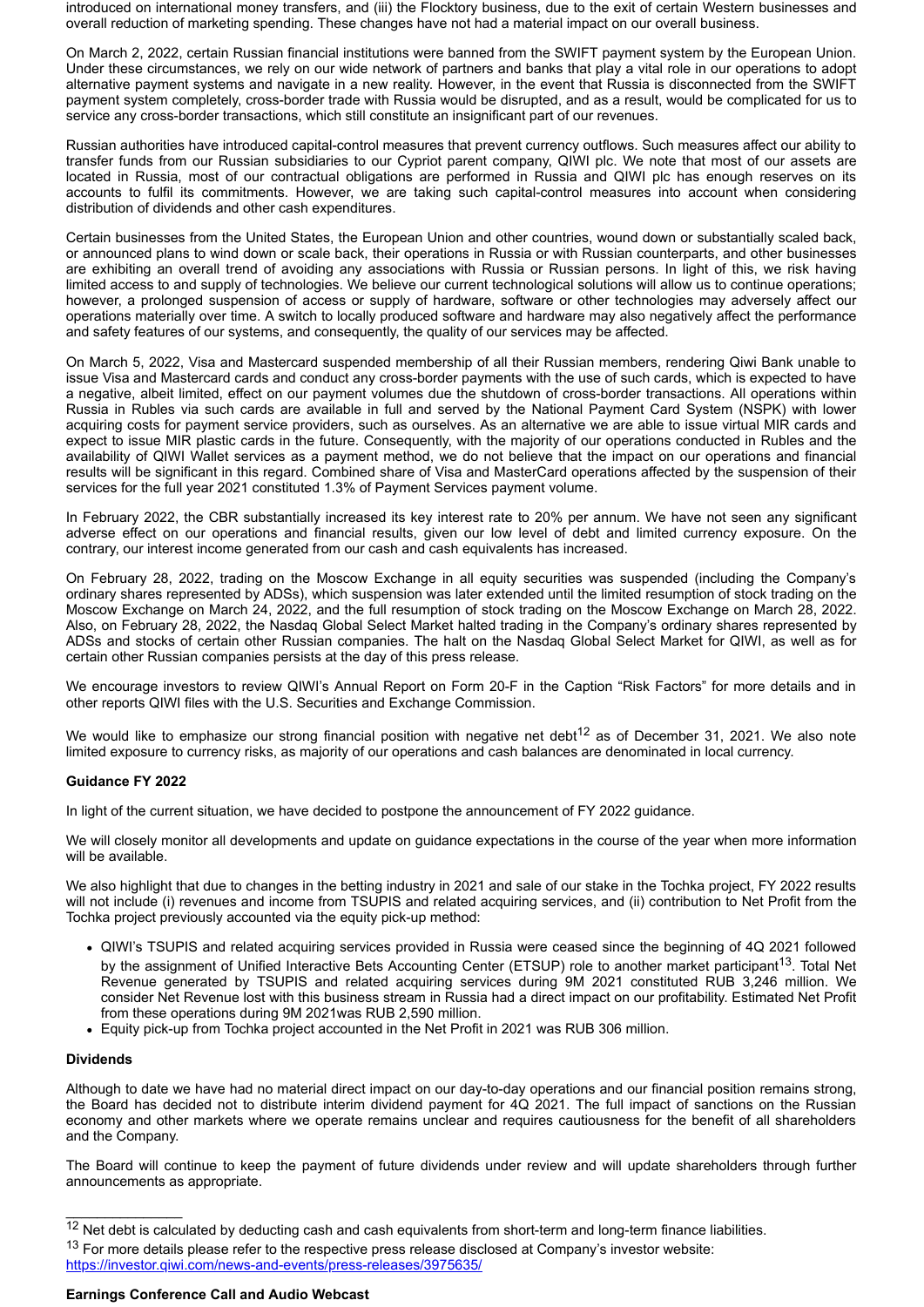In light of the current level of uncertainty and market volatility, the conference call and webcast to discuss the results and outlook is postponed. We will host a group call in the second half of May together with our 1Q 2022 results. In the meantime, all our stakeholders are welcome to send any questions related to our business using the contact details available on our investor's website. We remain available for individual incoming call requests.

### **About QIWI plc.**

For over 20 years we stood at the fore point of fintech innovations to facilitate and secure digitalization of payments. Our mission is to connect our clients providing unique financial and technological solutions to make the impossible accessible and simple.

QIWI is a leading provider of cutting-edge payment and financial services in Russia and the CIS. We offer a wide range of products under several directions: QIWI payment and financial services ecosystem for merchants and B2C clients across digital use-cases, ROWI digital structured financial products for SME, Flocktory services in marketing automation and advertising technologies, and several other startups.

QIWI has an integrated proprietary network that enables payment services across online, mobile and physical channels and provides access to financial services for retail customers and B2B partners. Millions of consumers and partners may receive and transmit cash and electronic payments through our network.. The Company's money remittance payment platform connects businesses and people via thousands of service points across the globe. Our customers and partners can use cash, stored value, prepaid cards and other electronic payment methods in order to pay for goods and services or transfer money across virtual or physical environments interchangeably, as well as employ QIWI's open API infrastructure and highly customizable, sophisticated payment solutions to serve their business or personal needs. Our ROWI brand serves businesses with digital factoring, bank guarantees and other financial solutions for SMEs.

For the FY 2021 QIWI had revenue of RUB 41.1 billion and an Adjusted EBITDA of RUB 13.2 billion. QIWI's American depositary shares are traded on the NASDAQ and Moscow Exchange (ticker: QIWI).

For more information, visit [investor.qiwi.com.](https://www.globenewswire.com/Tracker?data=HT_fExhwh1NMnrrxRT6YknYvvpeZ94KDGPAvsT7ZzUsVeDGpruM66G07btWROZVbndKw1bFe9UYkLWfer9g0t7d3c203LEVcGFM_Nlzv7T0=)

### **Forward-Looking Statements**

This press release includes "forward-looking statements" within the meaning of, and subject to the protection of, the Private Securities Litigation Reform Act of 1995, including, without limitation, statements regarding expected total net revenue, adjusted net profit and net revenue yield, dividend payments, payment volume growth, growth of physical and virtual distribution channels, trends in each of our market verticals and statements regarding the development of our ROWI and Flocktory businesses, the impact of the restrictions imposed on us by the CBR on December 7, 2020, in particular with respect to payments to foreign merchants, the impact of changes in the betting industry in the Russian Federation and its regulation, the impact of recent sanctions targeting Russia, the impact of such sanctions on our results of operations, potential further changes in the regulatory regime, and others. Such forward-looking statements involve known and unknown risks, uncertainties, and other factors that may cause the actual results, performance or achievements of QIWI plc. to be materially different from future results, performance or achievements expressed or implied by such forward-looking statements. Various factors that could cause actual future results and other future events to differ materially from those estimated by management include, but are not limited to, the macroeconomic conditions of the Russian Federation and in each of the international markets in which we operate, growth in each of our market verticals, competition, the introduction of new products and services and their acceptance by consumers, QIWI's ability to estimate the market risk and capital risk associated with new projects, a decline in net revenue yield, regulation, QIWI's ability to grow physical and virtual distribution channels, cyberattacks and security vulnerabilities in QIWI's products and services, QIWI's ability to expand geographically, the risk that new projects will not perform in accordance with its expectations and other risks identified under the Caption "Risk Factors" in QIWI's Annual Report on Form 20-F and in other reports QIWI files with the U.S. Securities and Exchange Commission. QIWI undertakes no obligation to revise any forward-looking statements or to report future events that may affect such forward-looking statements unless QIWI is required to do so by law.

#### **QIWI plc. Consolidated Statement of Financial Position** *(in millions)*

|                                      | As of<br><b>December</b><br>31, | As of<br><b>December</b><br>31, | As of<br><b>December</b><br>31, |
|--------------------------------------|---------------------------------|---------------------------------|---------------------------------|
|                                      | 2020                            | 2021<br>(unaudited)             | 2021<br>(unaudited)             |
|                                      | <b>RUB</b>                      | <b>RUB</b>                      | <b>USD</b>                      |
| <b>Assets</b>                        |                                 |                                 |                                 |
| <b>Non-current assets</b>            |                                 |                                 |                                 |
| Property and equipment               | 1,893                           | 1,417                           | 19.1                            |
| Goodwill and other intangible assets | 10,813                          | 10,501                          | 141.3                           |
| Investments in associates            | 1,635                           |                                 |                                 |
| Long-term debt securities            | 3,495                           | 1,111                           | 15.0                            |
| Long-term loans                      | 214                             | 267                             | 3.6                             |
| Other non-current assets             | 112                             | 812                             | 10.9                            |
| Deferred tax assets                  | 209                             | 237                             | 3.2                             |
| <b>Total non-current assets</b>      | 18,371                          | 14,345                          | 193.1                           |
| <b>Current assets</b>                |                                 |                                 |                                 |
| Trade and other receivables          | 7,445                           | 11,576                          | 155.8                           |
| Short-term loans                     | 5,799                           | 11,270                          | 151.7                           |
| Short-term debt securities           | 2,888                           | 11,976                          | 161.2                           |
| Prepaid income tax                   | 197                             | 463                             | 6.2                             |
| Other current assets                 | 1,202                           | 1,262                           | 17.0                            |
| Cash and cash equivalents            | 47,382                          | 33,033                          | 444.6                           |
| Assets held for sale                 | 31                              |                                 |                                 |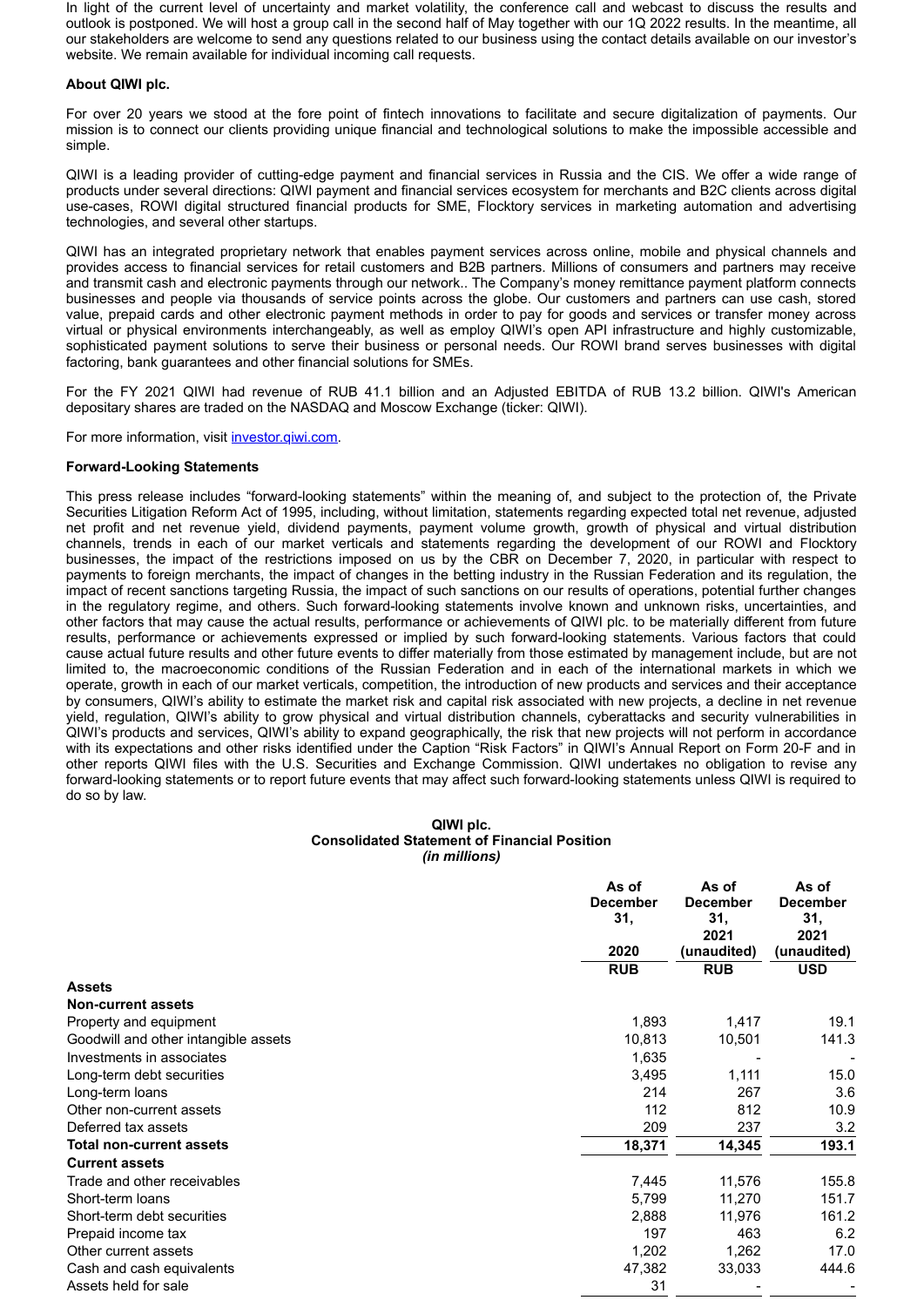| <b>Total current assets</b>                               | 64,944 | 69,580 | 936.6   |  |
|-----------------------------------------------------------|--------|--------|---------|--|
| <b>Total assets</b>                                       | 83,315 | 83,925 | 1,129.7 |  |
| <b>Equity and liabilities</b>                             |        |        |         |  |
| Equity attributable to equity holders of the parent       |        |        |         |  |
| Share capital                                             | 1      |        | 0.01    |  |
| Additional paid-in capital                                | 1,876  | 1,876  | 25.3    |  |
| Share premium                                             | 12,068 | 12,068 | 162.4   |  |
| Other reserve                                             | 2,575  | 2,376  | 32.0    |  |
| Retained earnings                                         | 14,602 | 26,822 | 361.0   |  |
| <b>Translation reserve</b>                                | 554    | 542    | 7.3     |  |
| Total equity attributable to equity holders of the parent | 31,676 | 43,685 | 588.0   |  |
| Non-controlling interests                                 | 96     | 155    | 2.1     |  |
| <b>Total equity</b>                                       | 31,772 | 43,840 | 590.1   |  |
| <b>Non-current liabilities</b>                            |        |        |         |  |
| Long term debt                                            | 4,923  | 4,648  | 62.6    |  |
| Long-term deferred income                                 |        | 717    | 9.7     |  |
| Long-term lease liabilities                               | 762    | 334    | 4.5     |  |
| Other non-current liabilities                             | 80     | 80     | 1.1     |  |
| Deferred tax liabilities                                  | 1,161  | 1,376  | 18.5    |  |
| <b>Total non-current liabilities</b>                      | 6,926  | 7,155  | 96.3    |  |
| <b>Current liabilities</b>                                |        |        |         |  |
| Trade and other payables                                  | 29,528 | 23,365 | 314.5   |  |
| Customer accounts and amounts due to banks                | 12,301 | 7,635  | 102.8   |  |
| Short-term debt                                           | 1,640  | 86     | 1.2     |  |
| Short-term lease liability                                | 354    | 308    | 4.1     |  |
| VAT and other taxes payable                               | 147    | 178    | 2.4     |  |
| Other current liabilities                                 | 647    | 1,358  | 18.3    |  |
| <b>Total current liabilities</b>                          | 44,617 | 32,930 | 443.2   |  |
| <b>Total equity and liabilities</b>                       | 83,315 | 83,925 | 1,129.7 |  |

### **QIWI plc. Consolidated Statement of Comprehensive Income** *(in millions, except per share data)*

|                                                                                           |            | Three months ended (unaudited)                 |            |  |  |
|-------------------------------------------------------------------------------------------|------------|------------------------------------------------|------------|--|--|
|                                                                                           | 2020       | December 31, December 31, December 31,<br>2021 | 2021       |  |  |
|                                                                                           | <b>RUB</b> | <b>RUB</b>                                     | <b>USD</b> |  |  |
| <b>Continuing operations</b>                                                              |            |                                                |            |  |  |
| Revenue:                                                                                  | 10,959     | 9,342                                          | 125.7      |  |  |
| Payment processing fees                                                                   | 9,247      | 6,953                                          | 93.6       |  |  |
| Interest revenue calculated using the effective interest rate                             | 703        | 1,148                                          | 15.5       |  |  |
| Fees from inactive accounts and unclaimed payments                                        | 455        | 476                                            | 6.4        |  |  |
| Other revenue                                                                             | 554        | 765                                            | 10.3       |  |  |
| <b>Operating costs and expenses:</b>                                                      | (7,608)    | (6,961)                                        | (93.7)     |  |  |
| Cost of revenue (exclusive of items shown separately below)                               | (4, 717)   | (3,858)                                        | (51.9)     |  |  |
| Selling, general and administrative expenses                                              | (861)      | (1,081)                                        | (14.6)     |  |  |
| Personnel expenses                                                                        | (1,686)    | (1,664)                                        | (22.4)     |  |  |
| Depreciation and amortization                                                             | (299)      | (282)                                          | (3.8)      |  |  |
| Credit loss expense                                                                       | (45)       | (76)                                           | (1.0)      |  |  |
| <b>Profit from operations</b>                                                             | 3,351      | 2,381                                          | 32.0       |  |  |
| Gain on disposal of an associate                                                          |            | 1,964                                          | 26.4       |  |  |
| Share of gain of an associate and a joint venture                                         | 168        |                                                |            |  |  |
| Foreign exchange gain/(loss), net (1)                                                     | (94)       | 10                                             | 0.1        |  |  |
| Interest income and expenses, net                                                         | (11)       | 117                                            | 1.6        |  |  |
| Other income and expenses, net                                                            | (89)       | 107                                            | 1.4        |  |  |
| Profit before tax from continuing operations                                              | 3,325      | 4,579                                          | 61.6       |  |  |
| Income tax expense                                                                        | (866)      | (466)                                          | (6.3)      |  |  |
| Net profit                                                                                | 2,459      | 4,113                                          | 55.4       |  |  |
| Attributable to:                                                                          |            |                                                |            |  |  |
| Equity holders of the parent                                                              | 2,425      | 4,051                                          | 54.5       |  |  |
| Non-controlling interests                                                                 | 34         | 62                                             | 0.8        |  |  |
| Other comprehensive income                                                                |            |                                                |            |  |  |
| Other comprehensive income to be reclassified to profit or loss in subsequent<br>periods: |            |                                                |            |  |  |
| Foreign currency translation:                                                             |            |                                                |            |  |  |
| Exchange differences on translation of foreign operations                                 | (40)       | 2                                              | 0.0        |  |  |
| Net loss recycled to profit or loss upon disposal                                         | 45         |                                                |            |  |  |
| Debt securities at fair value through other comprehensive income (FVOCI):                 |            |                                                |            |  |  |
| Net gains arising during the period, net of tax                                           |            | (183)                                          | (2.5)      |  |  |
| Total other comprehensive income/(loss), net of tax                                       | 5          | (181)                                          | (2.4)      |  |  |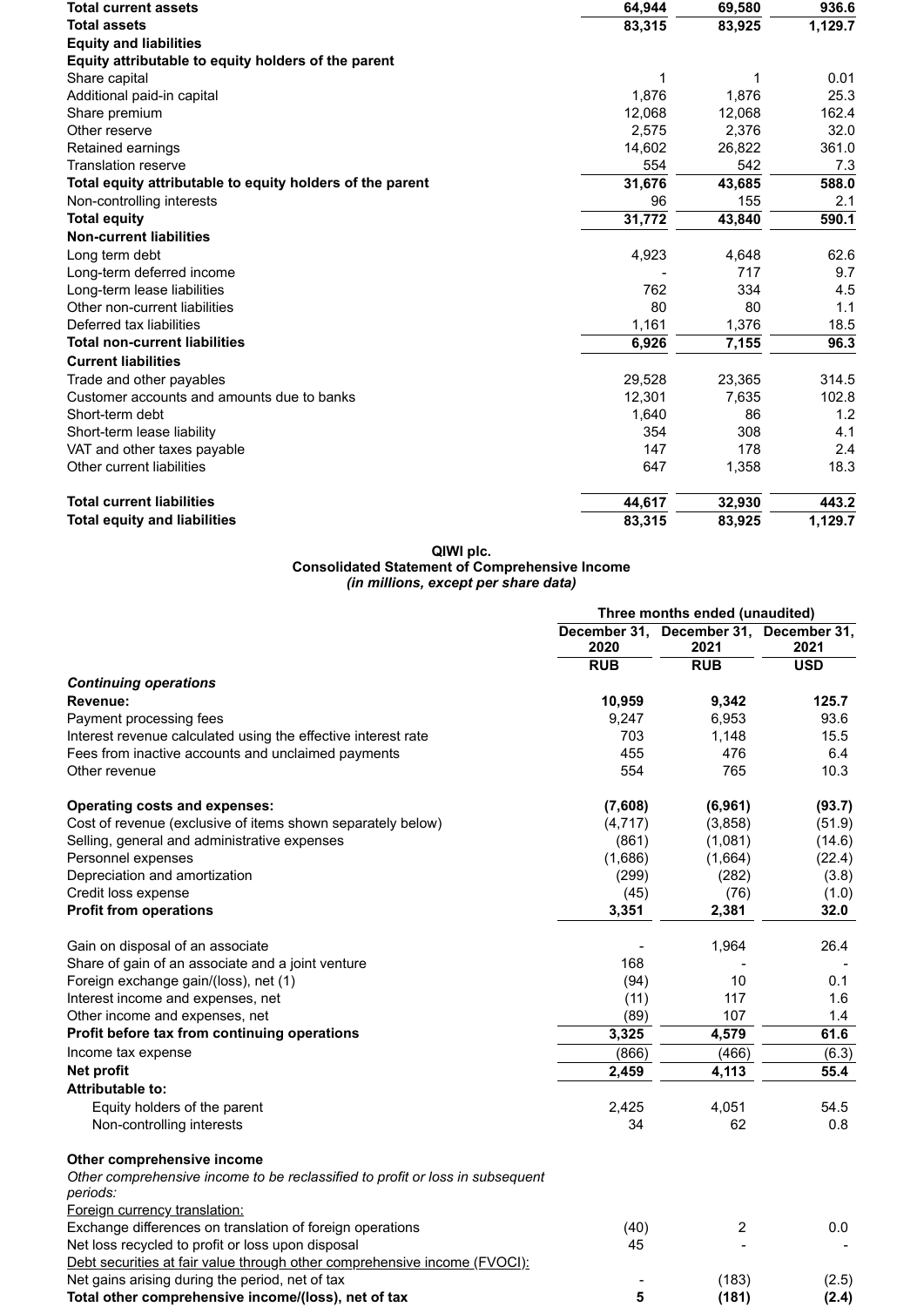| Total comprehensive income, net of tax                                                              | 2.464 | 3.932 | 52.9 |
|-----------------------------------------------------------------------------------------------------|-------|-------|------|
| Attributable to:                                                                                    |       |       |      |
| Equity holders of the parent                                                                        | 2.434 | 3.870 | 52.1 |
| Non-controlling interests                                                                           | 30    | 62    | 0.8  |
| Earnings per share:                                                                                 |       |       |      |
| Basic, profit attributable to ordinary equity holders of the parent                                 | 38.86 | 64.87 | 0.87 |
| Diluted, profit attributable to ordinary equity holders of the parent                               | 38.82 | 64.87 | 0.87 |
| Earnings per share for continuing operations                                                        |       |       |      |
| Basic, profit from continuing operations attributable to ordinary equity holders<br>of the parent   | 38.86 | 64.87 | 0.87 |
| Diluted, profit from continuing operations attributable to ordinary equity holders<br>of the parent | 38.82 | 64.87 | 0.87 |
|                                                                                                     |       |       |      |

(1) Starting December 31, 2020, we present foreign exchange gain and foreign exchange loss on a netted basis. This change in presentation was implemented to make our financial statements comparable with industry peers.

#### **QIWI plc. Consolidated Statement of Comprehensive Income** *(in millions, except per share data)*

|                                                                                            |           | Full year ended (unaudited)                    |            |
|--------------------------------------------------------------------------------------------|-----------|------------------------------------------------|------------|
|                                                                                            | 2020      | December 31, December 31, December 31,<br>2021 | 2021       |
|                                                                                            | RUB(1)    | <b>RUB</b>                                     | <b>USD</b> |
| <b>Continuing operations</b>                                                               |           |                                                |            |
| Revenue:                                                                                   | 40,622    | 41,135                                         | 553.7      |
| Payment processing fees                                                                    | 34,326    | 33,397                                         | 449.5      |
| Interest revenue calculated using the effective interest rate                              | 2,390     | 3,453                                          | 46.5       |
| Fees from inactive accounts and unclaimed payments                                         | 1,952     | 1,771                                          | 23.8       |
| Other revenue                                                                              | 1,954     | 2,514                                          | 33.8       |
| <b>Operating costs and expenses:</b>                                                       | (26, 558) | (29, 130)                                      | (392.1)    |
| Cost of revenue (exclusive of items shown separately below)                                | (16, 494) | (18,022)                                       | (242.6)    |
| Selling, general and administrative expenses                                               | (2,733)   | (3,228)                                        | (43.4)     |
| Personnel expenses                                                                         | (6, 108)  | (6,390)                                        | (86.0)     |
| Depreciation and amortization                                                              | (1, 101)  | (1, 130)                                       | (15.2)     |
| Credit loss expense                                                                        | (90)      | (336)                                          | (4.5)      |
| Impairment of non-current assets                                                           | (32)      | (24)                                           | (0.3)      |
| <b>Profit from operations</b>                                                              | 14,064    | 12,005                                         | 161.6      |
| Gain on disposal of an associate                                                           |           | 8,177                                          | 110.1      |
| Share of gain of an associate and a joint venture                                          | 663       | 306                                            | 4.1        |
| Foreign exchange gain/(loss), net (2)                                                      | (199)     | (29)                                           | (0.4)      |
| Interest income and expenses, net                                                          | (68)      | 92                                             | 1.2        |
| Other income and expenses, net                                                             | (95)      | 65                                             | 0.9        |
| Profit before tax from continuing operations                                               | 14,365    | 20,616                                         | 277.5      |
| Income tax expense                                                                         | (3, 119)  | (3,080)                                        | (41.5)     |
| Net profit from continuing operations                                                      | 11,246    | 17,536                                         | 236.0      |
| <b>Discontinued operations</b>                                                             |           |                                                |            |
| Loss after tax from discontinued operations                                                | (2,308)   |                                                |            |
| <b>Net profit</b>                                                                          | 8,938     | 17,536                                         | 236.0      |
| <b>Attributable to:</b>                                                                    |           |                                                |            |
| Equity holders of the parent                                                               | 8,842     | 17,399                                         | 234.2      |
| Non-controlling interests                                                                  | 96        | 137                                            | 1.8        |
| Other comprehensive income                                                                 |           |                                                |            |
| Other comprehensive income to be reclassified to profit or loss in subsequent              |           |                                                |            |
| periods:                                                                                   |           |                                                |            |
| Foreign currency translation:<br>Exchange differences on translation of foreign operations | 229       | (12)                                           | (0.2)      |
| Net loss recycled to profit or loss upon disposal                                          | 45        |                                                |            |
| Debt securities at fair value through other comprehensive income (FVOCI):                  |           |                                                |            |
| Net gains arising during the period, net of tax                                            | 32        | (204)                                          | (2.7)      |
| Net gains recycled to profit or loss upon disposal                                         | (47)      | (2)                                            | (0.0)      |
| Total other comprehensive income/(loss), net of tax                                        | 259       | (218)                                          | (2.9)      |
| Total comprehensive income, net of tax                                                     | 9,197     | 17,318                                         | 233.1      |
| Attributable to:                                                                           |           |                                                |            |
| Equity holders of the parent                                                               | 9,092     | 17,181                                         | 231.3      |
| Non-controlling interests                                                                  | 105       | 137                                            | 1.8        |
|                                                                                            |           |                                                |            |
| Earnings per share:                                                                        |           |                                                |            |
| Basic, profit attributable to ordinary equity holders of the parent                        | 142.04    | 278.68                                         | 3.75       |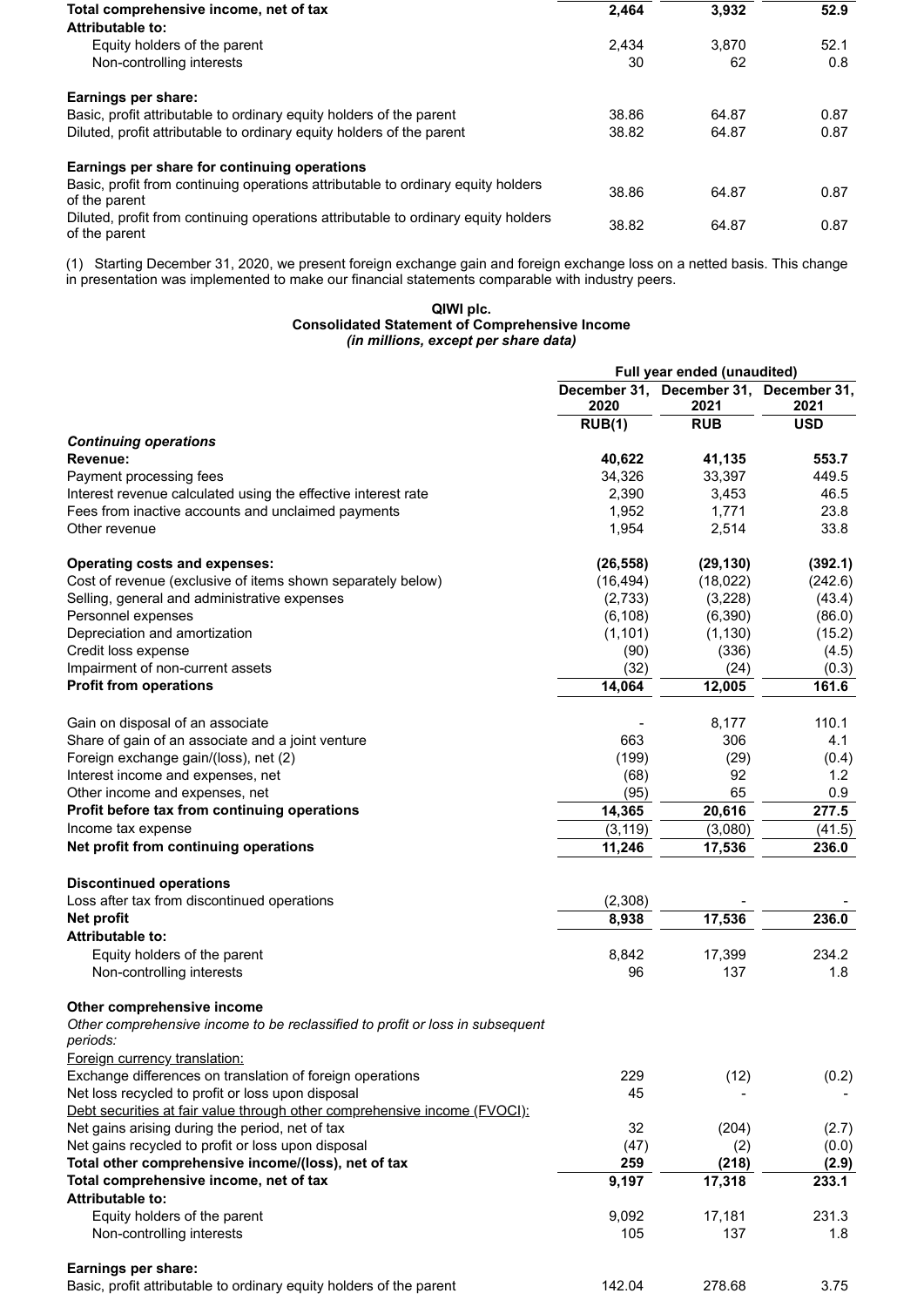| Diluted, profit attributable to ordinary equity holders of the parent                               | 141.66 | 278.59 | 3.75 |
|-----------------------------------------------------------------------------------------------------|--------|--------|------|
| Earnings per share for continuing operations                                                        |        |        |      |
| Basic, profit from continuing operations attributable to ordinary equity holders<br>of the parent   | 179.11 | 278.68 | 3.75 |
| Diluted, profit from continuing operations attributable to ordinary equity holders<br>of the parent | 178.64 | 278.59 | 3.75 |

(1) Following the divestiture of SOVEST and the wind-down of Rocketbank, certain amounts have been reclassified to

Discontinued operations in order to conform to the current period's presentation.

(2) Starting December 31, 2020, we present foreign exchange gain and foreign exchange loss on a netted basis. This change in presentation was implemented to make our financial statements comparable with industry peers.

#### **QIWI plc. Consolidated Statement of Cash Flows**  *(in millions)*

|                                                                                                     |            | Full year ended (unaudited)                    |                     |
|-----------------------------------------------------------------------------------------------------|------------|------------------------------------------------|---------------------|
|                                                                                                     | 2020       | December 31, December 31, December 31,<br>2021 | 2021                |
|                                                                                                     | <b>RUB</b> | <b>RUB</b>                                     | $\overline{USD(1)}$ |
| <b>Operating activities</b>                                                                         |            |                                                |                     |
| Profit before tax from continuing operations                                                        | 14,365     | 20,616                                         | 277.5               |
| Loss before tax from discontinued operations                                                        | (2,509)    |                                                |                     |
| <b>Profit before tax</b>                                                                            | 11,856     | 20,616                                         | 277.5               |
| Adjustments to reconcile profit before tax to net cash flows generated from<br>operating activities |            |                                                |                     |
| Depreciation and amortization                                                                       | 1,266      | 1,130                                          | 15.2                |
| Foreign exchange loss, net                                                                          | 224        | 29                                             | 0.4                 |
| Interest income, net                                                                                | (2,693)    | (3,040)                                        | (40.9)              |
| Credit loss expense                                                                                 | 870        | 336                                            | 4.5                 |
| Share of gain of an associate and a joint venture                                                   | (663)      | (306)                                          | (4.1)               |
| Loss on forward contract to sell Sovest loans' portfolio                                            | 712        |                                                |                     |
| Share-based payments                                                                                | 43         | 8                                              | 0.1                 |
| Gain on disposal of an associate                                                                    |            | (8, 177)                                       | (110.1)             |
| Impairment of non-current assets                                                                    | 134        | 24                                             | 0.3                 |
| Loss from initial recognition                                                                       | 27         |                                                |                     |
| Other                                                                                               | 1          | (100)                                          | (1.3)               |
| Net cash generated from operating activities before changes in working                              |            |                                                |                     |
| capital                                                                                             | 11,777     | 10,520                                         | 141.6               |
| Changes in operating assets and liabilities:                                                        |            |                                                |                     |
| (Increase)/decrease in trade and other receivables                                                  | (854)      | 394                                            | 5.3                 |
| (Increase)/decrease in other assets                                                                 | (308)      | (175)                                          | (2.4)               |
| Increase/(decrease) in customer accounts and amounts due to banks                                   | (10, 240)  | (4,670)                                        | (62.9)              |
| Increase in accounts payable and accruals                                                           | 1,242      | (6, 228)                                       | (83.8)              |
| (Decrease)/Increase in other liabilities                                                            |            | 1,491                                          | 20.1                |
| Increase/(decrease) in loans issued from banking operations                                         | 4,023      | (5, 720)                                       | (77.0)              |
| Cash used in operations                                                                             | 5,640      | (4, 388)                                       | (59.1)              |
| Interest received                                                                                   | 3,391      | 3,538                                          | 47.6                |
| Interest paid                                                                                       | (508)      | (559)                                          | (7.5)               |
| Income tax paid                                                                                     | (2, 421)   | (3, 101)                                       | (41.7)              |
| Net cash flow generated from/(used in) operating activities                                         | 6,102      | (4, 510)                                       | (60.7)              |
| <b>Investing activities</b>                                                                         |            |                                                |                     |
| Cash received upon/(used in) business combination                                                   | (141)      | (501)                                          | (6.7)               |
| Purchase of property and equipment                                                                  | (260)      | (302)                                          | (4.1)               |
| Proceeds from sale of an associate                                                                  |            | 4,947                                          | 66.6                |
| Purchase of intangible assets                                                                       | (176)      | (213)                                          | (2.9)               |
| Proceeds from sale of fixed and intangible assets                                                   | 124        | 11                                             | 0.1                 |
| Loans issued                                                                                        | (16)       | (25)                                           | (0.3)               |
| Repayment of loans issued                                                                           | 51         | 162                                            | 2.2                 |
| Purchase of debt securities and deposits                                                            | (4, 444)   | (10, 584)                                      | (142.5)             |
| Proceeds from sale and redemption of debt securities                                                | 3,230      | 3,737                                          | 50.3                |
| Dividends received from an associate                                                                | 153        | 532                                            | 7.2                 |
| Net cash used in investing activities                                                               | (1, 479)   | (2, 236)                                       | (30.1)              |
| <b>Financing activities</b>                                                                         |            |                                                |                     |
| Proceeds/(repayment) from/(of) debt                                                                 | 4,921      | (1, 854)                                       | (25.0)              |
| Payment of principal portion of lease liabilities                                                   | (301)      | (274)                                          | (3.7)               |
| Dividends paid to owners of the Group                                                               | (4,804)    | (5,211)                                        | (70.1)              |
| Dividends paid to non-controlling shareholders                                                      | (74)       | (78)                                           | (1.0)               |
| Other                                                                                               | (29)       |                                                |                     |
| Net cash used in financing activities                                                               | (287)      | (7, 417)                                       | (99.8)              |
| Effect of exchange rate changes on cash and cash equivalents                                        | 945        | (186)                                          | (2.5)               |
| Net increase/(decrease) in cash and cash equivalents                                                | 5,281      | (14, 349)                                      | (193.1)             |
| Cash and cash equivalents at the beginning of the period                                            | 42,101     | 47,382                                         | 637.8               |
| Cash and cash equivalents at the end of the period                                                  | 47,382     | 33,033                                         | 444.6               |
|                                                                                                     |            |                                                |                     |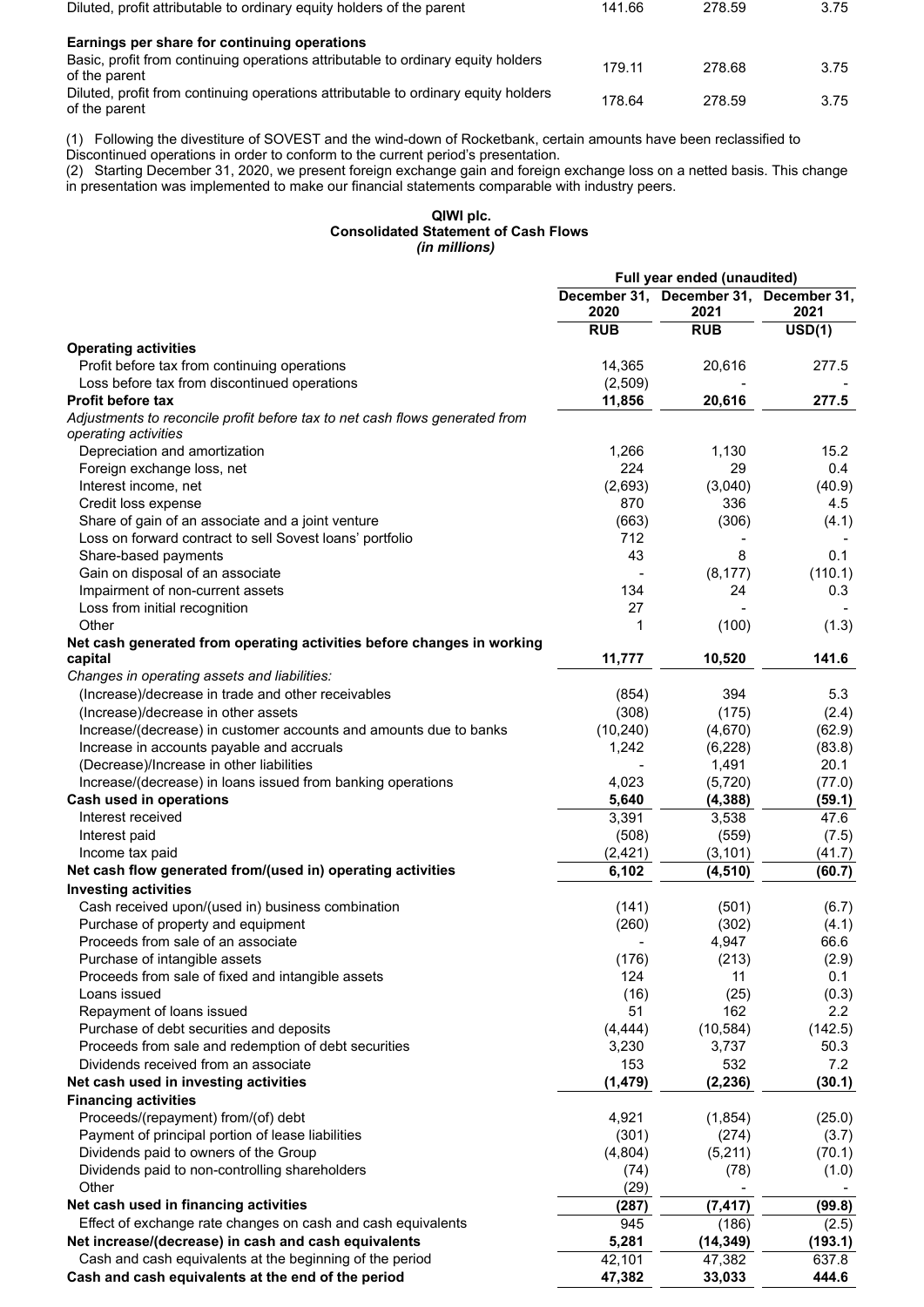#### **Non-IFRS Financial Measures and Supplemental Financial Information**

This release presents Total Net Revenue, Like-for-like Total Net Revenue, PS Payment Net Revenue, PS Other Net Revenue, Adjusted EBITDA, Adjusted EBITDA margin, Adjusted Net Profit and Adjusted Net Profit per share, which are non-IFRS financial measures. You should not consider these non-IFRS financial measures as substitutes for or superior to revenue, in the case of Total Net Revenue, Like-for-like Total Net Revenue, PS Payment Net Revenue and PS Other Net Revenue; Net Profit, in the case of Adjusted EBITDA; and Adjusted Net Profit, or earnings per share, in the case of Adjusted Net Profit per share, each prepared in accordance with IFRS.

Furthermore, because these non-IFRS financial measures are not determined in accordance with IFRS, they are susceptible to varying calculations and may not be comparable to other similarly titled measures presented by other companies. QIWI encourages investors and others to review our financial information in its entirety and not rely on a single financial measure. For more information regarding Total Net Revenue, Like-for-like Total Net Revenue, PS Payment Net Revenue, PS Other Net Revenue, Adjusted EBITDA, Adjusted EBITDA margin, Adjusted Net Profit, and Adjusted Net Profit per share, including a quantitative reconciliation of Total Net Revenue, PS Payment Net Revenue, PS Other Net Revenue, Adjusted EBITDA and Adjusted Net Profit to the most directly comparable IFRS financial performance measure, which is revenue in the case of Total Net Revenue, PS Payment Net Revenue and PS Other Net Revenue and Net Profit in the case of Adjusted EBITDA and Adjusted Net Profit, see Reconciliation of IFRS to Non-IFRS Operating Results in this earnings release.

We define non-IFRS financial measures as follows:

- "Total Net Revenue" is calculated by subtracting cost of revenue from revenue.
- "Like-for-like Total Net Revenue" as Revenue minus (1) Cost of revenue (exclusive of depreciation and amortization) (2) terminated Consumer Financial Services (SOVEST) segment net revenue (3) Rocketbank segment net revenue (4) 4Q 2020 TSUPIS and related acquiring services net revenue of RUB 626 million.
- "Adjusted EBITDA" as Net profit plus: (1) depreciation and amortization (2) other income and expenses (3) foreign exchange gain/loss (4) gain on disposal of an associate (5) share of gain of an associate and a joint venture (6) Interest income and expenses (7) Offering expenses (8) loss from sale of Sovest loans' portfolio (9) share-based payment expenses (10) impairment of non-current assets.
- "Adjusted Net profit" as Net profit plus: (1) fair value adjustments recorded on business combinations and their amortization (2) impairment of non-current assets (3) share-based payment expenses (4) offering expenses (5) gain on disposal of an associate (6) loss from sale of Sovest loans' portfolio (7) effect of taxation of the above items.
- "Adjusted EBITDA Margin" as Adjusted EBITDA divided by Total Net Revenue.
- "Adjusted Net profit Margin" as Adjusted Net profit divided by Total Net Revenue.

*Total Net Revenue* is a key measure used by management to observe our operational profitability since it reflects our portion of the revenue net of fees that we pass through, primarily to our agents and other reload channels providers. In addition, under IFRS, most types of fees are presented on a gross basis whereas certain types of fees are presented on a net basis. Therefore, in order to analyze our two sources of payment processing fees on a comparative basis, management reviews Total Net Revenue. **Like-for-like Total Net Revenue** indicates net revenue trends for both years on comparable basis, excluding from the previous year revenues of terminated activities, such as (1) SOVEST, (2) Rocketbank, and (3) TSUPIS & related acquiring services (which terminated since 4Q 2021).

Adjusted EBITDA is a key measure used by management, is serves as a supplemental performance measure that facilitates operating performance comparisons from period to period and company to company by backing out potential differences caused by variations in capital structures (affecting interest expenses, net), changes in foreign exchange rates that impact financial asset and liabilities denominated in currencies other than our functional currency (affecting foreign exchange (loss)/gain, net), tax positions (such as the impact on periods or companies of changes in effective tax rates), the age and book depreciation of fixed assets (affecting relative depreciation expense), non-cash charges (affecting share-based payments expenses and impairment of non-current assets), and certain one-time income and expenses (affecting other income, offering and related expenses, loss from sale of Sovest loan portfolio, etc.). Adjusted EBITDA also excludes other expenses, share in losses of associates and impairment of investment in associates because we believe it is helpful to view the performance of our business excluding the impact of entities that we do not control, and because our share of the net income (loss) of the associate and other expenses includes items that have been excluded from Adjusted EBITDA (such as finance expenses, net, tax on income and depreciation and amortization). Because Adjusted EBITDA facilitates internal comparisons of operating performance on a more consistent basis, we also use Adjusted EBITDA in measuring our performance relative to that of our competitors.

*Adjusted Net Profit* is a key measure used by management to observe the operational profitability of the company. We believe Adjusted Net Profit is useful to an investor in evaluating our operating performance because it measures a company's operating performance without the effect of non-recurring items or items that are not core to our operations. For example, loss on disposals of subsidiaries and the effects of deferred taxation on excluded items do not represent the core operations of the business, and fair value adjustments recorded on business combinations and their amortization, impairment of noncurrent assets and share-based payments expenses do not have a substantial cash effect. Nevertheless, such gains and losses can affect our financial performance.

*Payment Services segment payment volume* provides a measure of the overall size and growth of the business, and increasing our payment volumes is essential to growing our profitability.

*Payment Services segment net revenue yield.* We calculate Payment Services segment net revenue yield by dividing Payment Services segment net revenue by Payment Services segment payment volume. Payment Services segment net revenue yield provides a measure of our ability to generate net revenue per unit of volume we process.

QIWI presents PS Payment segment breakdown by verticals and we define these measures as follows: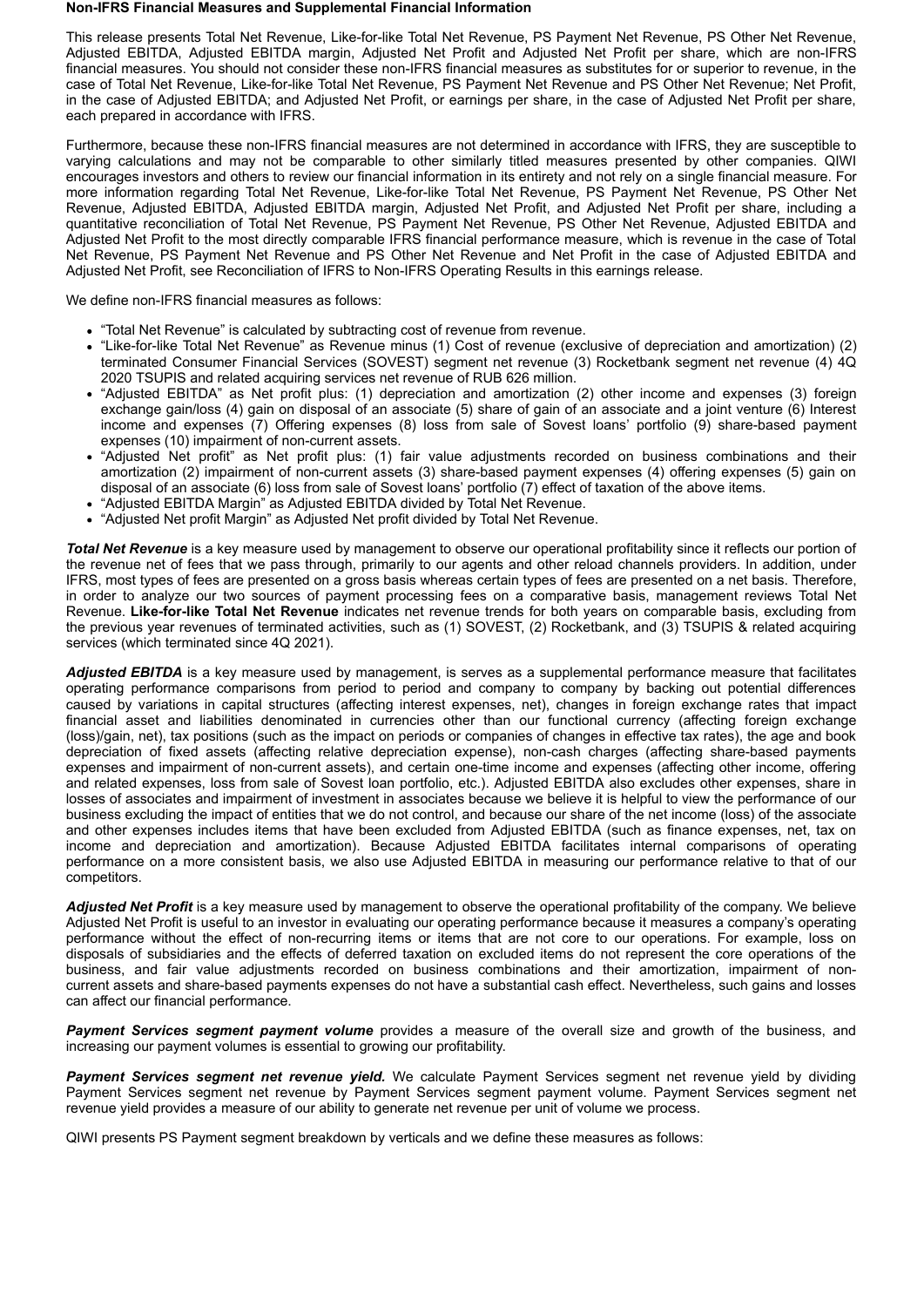PS Payment Net Revenue is the Net Revenue consisting of the merchant and consumer fees collected for the payment transactions.

- E-commerce payment net revenue consists of fees charged to customers and merchants that buy and sell products and services online, including online games, social networks, betting, online stores, game developers, software producers, coupon websites, tickets and numerous other merchants.
- Financial Services payment net revenue primarily consists of fees charged for payments accepted on behalf of our bank partners and microfinance companies.
- Money Remittance payment net revenue primarily consists of fees charged for transferring funds via money remittance companies, card-to-card transfers and certain wallet-to-wallet transfers.
- Telecom payment net revenue primarily consists of fees charged for payments to MNOs, internet services providers and pay television providers.
- Other payment net revenue consists of consumer and merchant fees charged for a variety of payments including multi-level-marketing, utility bills, government payments, education services and many others.
- PS Other Net Revenue primarily consists of revenue from fees for inactive accounts and unclaimed payments, interest revenue, cash and settlement services, fees for issuing bank guarantees and advertising.

#### **QIWI plc. Reconciliation of IFRS to Non-IFRS Operating Results** *(in millions, except per share data)*

| <b>December</b><br><b>December</b><br><b>December</b><br>31, 2020<br>31, 2021<br>31, 2021<br><b>RUB</b><br><b>RUB</b><br><b>USD</b><br>10,959<br>9,342<br>125.7<br>4,717<br>3,858<br>51.9<br>6,242<br>5,484<br>73.8<br><b>Segment Net Revenue</b><br>10,276<br>112.3<br>8,340<br>93.6<br>PS Payment Revenue(1)<br>9,247<br>6,953<br>Minus: Cost of PS Payment Revenue (exclusive of depreciation and amortization)(2)<br>4,205<br>3,303<br>44.5<br>49.1<br>5,042<br>3,650<br>PS Payment Adjusted Net Revenue<br>PS Other Revenue(3)<br>1,029<br>1,387<br>18.7<br>Minus: Cost of PS Other Revenue (exclusive of depreciation and amortization)(4)<br>260<br>232<br>3.1<br>PS Other Adjusted Net Revenue<br>769<br>1,155<br>15.6<br>5,811<br>64.7<br>4,805<br>13.5<br>683<br>1,002<br>252<br>323<br>4.3<br>431<br>679<br>9.1<br>6,242<br>73.8<br>5,484<br>10,959<br>9,342<br>125.7<br>4,717<br>3,858<br>51.9<br>6,242<br>5,484<br>73.8<br>626<br>5,615<br>73.8<br>5,484<br>4,113<br>55.4<br>2,459<br>299<br>282<br>3.8<br>Other income and expenses, net<br>(107)<br>89<br>(1.4)<br>Foreign exchange (gain)/loss, net<br>94<br>(10)<br>(0.1)<br>Gain on disposal of an associate(6)<br>(1,964)<br>(26.4)<br>Share of gain of an associate and a joint venture<br>(168)<br>Interest income and expenses, net<br>11<br>(117)<br>(1.6)<br>Income tax expenses<br>866<br>466<br>6.3<br>Offering expenses<br>6<br>(42)<br>Share-based payment expenses<br><b>Adjusted EBITDA</b><br>3,614<br>2,663<br>35.8<br>57.9%<br>48.6%<br>48.6%<br>2,459<br>4,113<br>55.4<br>Net profit<br>Fair value adjustments recorded on business combinations and their amortization(5)<br>(11)<br>81<br>(0.1)<br>Share-based payment expenses<br>(42)<br>Offering expenses<br>6<br>Loss on disposal of subsidiary<br>42<br>Gain on disposal of an associate(6)<br>(1,964)<br>(26.4)<br>Effect of taxation of the above items<br>(27)<br>(14)<br>(0.2) |                                                                        | Three months ended (unaudited) |       |      |
|-----------------------------------------------------------------------------------------------------------------------------------------------------------------------------------------------------------------------------------------------------------------------------------------------------------------------------------------------------------------------------------------------------------------------------------------------------------------------------------------------------------------------------------------------------------------------------------------------------------------------------------------------------------------------------------------------------------------------------------------------------------------------------------------------------------------------------------------------------------------------------------------------------------------------------------------------------------------------------------------------------------------------------------------------------------------------------------------------------------------------------------------------------------------------------------------------------------------------------------------------------------------------------------------------------------------------------------------------------------------------------------------------------------------------------------------------------------------------------------------------------------------------------------------------------------------------------------------------------------------------------------------------------------------------------------------------------------------------------------------------------------------------------------------------------------------------------------------------------------------------------------------------------------------------------|------------------------------------------------------------------------|--------------------------------|-------|------|
|                                                                                                                                                                                                                                                                                                                                                                                                                                                                                                                                                                                                                                                                                                                                                                                                                                                                                                                                                                                                                                                                                                                                                                                                                                                                                                                                                                                                                                                                                                                                                                                                                                                                                                                                                                                                                                                                                                                             |                                                                        |                                |       |      |
|                                                                                                                                                                                                                                                                                                                                                                                                                                                                                                                                                                                                                                                                                                                                                                                                                                                                                                                                                                                                                                                                                                                                                                                                                                                                                                                                                                                                                                                                                                                                                                                                                                                                                                                                                                                                                                                                                                                             |                                                                        |                                |       |      |
|                                                                                                                                                                                                                                                                                                                                                                                                                                                                                                                                                                                                                                                                                                                                                                                                                                                                                                                                                                                                                                                                                                                                                                                                                                                                                                                                                                                                                                                                                                                                                                                                                                                                                                                                                                                                                                                                                                                             | <b>Revenue</b>                                                         |                                |       |      |
|                                                                                                                                                                                                                                                                                                                                                                                                                                                                                                                                                                                                                                                                                                                                                                                                                                                                                                                                                                                                                                                                                                                                                                                                                                                                                                                                                                                                                                                                                                                                                                                                                                                                                                                                                                                                                                                                                                                             | Minus: Cost of revenue (exclusive of depreciation and amortization)    |                                |       |      |
|                                                                                                                                                                                                                                                                                                                                                                                                                                                                                                                                                                                                                                                                                                                                                                                                                                                                                                                                                                                                                                                                                                                                                                                                                                                                                                                                                                                                                                                                                                                                                                                                                                                                                                                                                                                                                                                                                                                             | <b>Total Net Revenue</b>                                               |                                |       |      |
|                                                                                                                                                                                                                                                                                                                                                                                                                                                                                                                                                                                                                                                                                                                                                                                                                                                                                                                                                                                                                                                                                                                                                                                                                                                                                                                                                                                                                                                                                                                                                                                                                                                                                                                                                                                                                                                                                                                             |                                                                        |                                |       |      |
|                                                                                                                                                                                                                                                                                                                                                                                                                                                                                                                                                                                                                                                                                                                                                                                                                                                                                                                                                                                                                                                                                                                                                                                                                                                                                                                                                                                                                                                                                                                                                                                                                                                                                                                                                                                                                                                                                                                             | <b>Payment Services Segment Revenue</b>                                |                                |       |      |
|                                                                                                                                                                                                                                                                                                                                                                                                                                                                                                                                                                                                                                                                                                                                                                                                                                                                                                                                                                                                                                                                                                                                                                                                                                                                                                                                                                                                                                                                                                                                                                                                                                                                                                                                                                                                                                                                                                                             |                                                                        |                                |       |      |
|                                                                                                                                                                                                                                                                                                                                                                                                                                                                                                                                                                                                                                                                                                                                                                                                                                                                                                                                                                                                                                                                                                                                                                                                                                                                                                                                                                                                                                                                                                                                                                                                                                                                                                                                                                                                                                                                                                                             |                                                                        |                                |       |      |
|                                                                                                                                                                                                                                                                                                                                                                                                                                                                                                                                                                                                                                                                                                                                                                                                                                                                                                                                                                                                                                                                                                                                                                                                                                                                                                                                                                                                                                                                                                                                                                                                                                                                                                                                                                                                                                                                                                                             |                                                                        |                                |       |      |
|                                                                                                                                                                                                                                                                                                                                                                                                                                                                                                                                                                                                                                                                                                                                                                                                                                                                                                                                                                                                                                                                                                                                                                                                                                                                                                                                                                                                                                                                                                                                                                                                                                                                                                                                                                                                                                                                                                                             |                                                                        |                                |       |      |
|                                                                                                                                                                                                                                                                                                                                                                                                                                                                                                                                                                                                                                                                                                                                                                                                                                                                                                                                                                                                                                                                                                                                                                                                                                                                                                                                                                                                                                                                                                                                                                                                                                                                                                                                                                                                                                                                                                                             |                                                                        |                                |       |      |
|                                                                                                                                                                                                                                                                                                                                                                                                                                                                                                                                                                                                                                                                                                                                                                                                                                                                                                                                                                                                                                                                                                                                                                                                                                                                                                                                                                                                                                                                                                                                                                                                                                                                                                                                                                                                                                                                                                                             |                                                                        |                                |       |      |
|                                                                                                                                                                                                                                                                                                                                                                                                                                                                                                                                                                                                                                                                                                                                                                                                                                                                                                                                                                                                                                                                                                                                                                                                                                                                                                                                                                                                                                                                                                                                                                                                                                                                                                                                                                                                                                                                                                                             | <b>Payment Services Segment Net Revenue</b>                            |                                |       |      |
|                                                                                                                                                                                                                                                                                                                                                                                                                                                                                                                                                                                                                                                                                                                                                                                                                                                                                                                                                                                                                                                                                                                                                                                                                                                                                                                                                                                                                                                                                                                                                                                                                                                                                                                                                                                                                                                                                                                             | <b>Corporate and Other Category Revenue</b>                            |                                |       |      |
|                                                                                                                                                                                                                                                                                                                                                                                                                                                                                                                                                                                                                                                                                                                                                                                                                                                                                                                                                                                                                                                                                                                                                                                                                                                                                                                                                                                                                                                                                                                                                                                                                                                                                                                                                                                                                                                                                                                             | Minus: Cost of CO revenue (exclusive of depreciation and amortization) |                                |       |      |
|                                                                                                                                                                                                                                                                                                                                                                                                                                                                                                                                                                                                                                                                                                                                                                                                                                                                                                                                                                                                                                                                                                                                                                                                                                                                                                                                                                                                                                                                                                                                                                                                                                                                                                                                                                                                                                                                                                                             | <b>Corporate and Other Category Net Revenue</b>                        |                                |       |      |
|                                                                                                                                                                                                                                                                                                                                                                                                                                                                                                                                                                                                                                                                                                                                                                                                                                                                                                                                                                                                                                                                                                                                                                                                                                                                                                                                                                                                                                                                                                                                                                                                                                                                                                                                                                                                                                                                                                                             | <b>Total Segment Net Revenue</b>                                       |                                |       |      |
|                                                                                                                                                                                                                                                                                                                                                                                                                                                                                                                                                                                                                                                                                                                                                                                                                                                                                                                                                                                                                                                                                                                                                                                                                                                                                                                                                                                                                                                                                                                                                                                                                                                                                                                                                                                                                                                                                                                             | <b>Revenue</b>                                                         |                                |       |      |
|                                                                                                                                                                                                                                                                                                                                                                                                                                                                                                                                                                                                                                                                                                                                                                                                                                                                                                                                                                                                                                                                                                                                                                                                                                                                                                                                                                                                                                                                                                                                                                                                                                                                                                                                                                                                                                                                                                                             | Minus: Cost of revenue (exclusive of depreciation and amortization)    |                                |       |      |
|                                                                                                                                                                                                                                                                                                                                                                                                                                                                                                                                                                                                                                                                                                                                                                                                                                                                                                                                                                                                                                                                                                                                                                                                                                                                                                                                                                                                                                                                                                                                                                                                                                                                                                                                                                                                                                                                                                                             | <b>Total Net Revenue</b>                                               |                                |       |      |
|                                                                                                                                                                                                                                                                                                                                                                                                                                                                                                                                                                                                                                                                                                                                                                                                                                                                                                                                                                                                                                                                                                                                                                                                                                                                                                                                                                                                                                                                                                                                                                                                                                                                                                                                                                                                                                                                                                                             | Minus: 4Q 2020 TSUPIS and related acquiring services net revenue       |                                |       |      |
|                                                                                                                                                                                                                                                                                                                                                                                                                                                                                                                                                                                                                                                                                                                                                                                                                                                                                                                                                                                                                                                                                                                                                                                                                                                                                                                                                                                                                                                                                                                                                                                                                                                                                                                                                                                                                                                                                                                             | Like-for-like Total Net Revenue                                        |                                |       |      |
|                                                                                                                                                                                                                                                                                                                                                                                                                                                                                                                                                                                                                                                                                                                                                                                                                                                                                                                                                                                                                                                                                                                                                                                                                                                                                                                                                                                                                                                                                                                                                                                                                                                                                                                                                                                                                                                                                                                             | <b>Net Profit</b>                                                      |                                |       |      |
|                                                                                                                                                                                                                                                                                                                                                                                                                                                                                                                                                                                                                                                                                                                                                                                                                                                                                                                                                                                                                                                                                                                                                                                                                                                                                                                                                                                                                                                                                                                                                                                                                                                                                                                                                                                                                                                                                                                             | Plus:                                                                  |                                |       |      |
|                                                                                                                                                                                                                                                                                                                                                                                                                                                                                                                                                                                                                                                                                                                                                                                                                                                                                                                                                                                                                                                                                                                                                                                                                                                                                                                                                                                                                                                                                                                                                                                                                                                                                                                                                                                                                                                                                                                             | Depreciation and amortization                                          |                                |       |      |
|                                                                                                                                                                                                                                                                                                                                                                                                                                                                                                                                                                                                                                                                                                                                                                                                                                                                                                                                                                                                                                                                                                                                                                                                                                                                                                                                                                                                                                                                                                                                                                                                                                                                                                                                                                                                                                                                                                                             |                                                                        |                                |       |      |
|                                                                                                                                                                                                                                                                                                                                                                                                                                                                                                                                                                                                                                                                                                                                                                                                                                                                                                                                                                                                                                                                                                                                                                                                                                                                                                                                                                                                                                                                                                                                                                                                                                                                                                                                                                                                                                                                                                                             |                                                                        |                                |       |      |
|                                                                                                                                                                                                                                                                                                                                                                                                                                                                                                                                                                                                                                                                                                                                                                                                                                                                                                                                                                                                                                                                                                                                                                                                                                                                                                                                                                                                                                                                                                                                                                                                                                                                                                                                                                                                                                                                                                                             |                                                                        |                                |       |      |
|                                                                                                                                                                                                                                                                                                                                                                                                                                                                                                                                                                                                                                                                                                                                                                                                                                                                                                                                                                                                                                                                                                                                                                                                                                                                                                                                                                                                                                                                                                                                                                                                                                                                                                                                                                                                                                                                                                                             |                                                                        |                                |       |      |
|                                                                                                                                                                                                                                                                                                                                                                                                                                                                                                                                                                                                                                                                                                                                                                                                                                                                                                                                                                                                                                                                                                                                                                                                                                                                                                                                                                                                                                                                                                                                                                                                                                                                                                                                                                                                                                                                                                                             |                                                                        |                                |       |      |
|                                                                                                                                                                                                                                                                                                                                                                                                                                                                                                                                                                                                                                                                                                                                                                                                                                                                                                                                                                                                                                                                                                                                                                                                                                                                                                                                                                                                                                                                                                                                                                                                                                                                                                                                                                                                                                                                                                                             |                                                                        |                                |       |      |
|                                                                                                                                                                                                                                                                                                                                                                                                                                                                                                                                                                                                                                                                                                                                                                                                                                                                                                                                                                                                                                                                                                                                                                                                                                                                                                                                                                                                                                                                                                                                                                                                                                                                                                                                                                                                                                                                                                                             |                                                                        |                                |       |      |
|                                                                                                                                                                                                                                                                                                                                                                                                                                                                                                                                                                                                                                                                                                                                                                                                                                                                                                                                                                                                                                                                                                                                                                                                                                                                                                                                                                                                                                                                                                                                                                                                                                                                                                                                                                                                                                                                                                                             |                                                                        |                                |       |      |
|                                                                                                                                                                                                                                                                                                                                                                                                                                                                                                                                                                                                                                                                                                                                                                                                                                                                                                                                                                                                                                                                                                                                                                                                                                                                                                                                                                                                                                                                                                                                                                                                                                                                                                                                                                                                                                                                                                                             | Adjusted EBITDA margin                                                 |                                |       |      |
|                                                                                                                                                                                                                                                                                                                                                                                                                                                                                                                                                                                                                                                                                                                                                                                                                                                                                                                                                                                                                                                                                                                                                                                                                                                                                                                                                                                                                                                                                                                                                                                                                                                                                                                                                                                                                                                                                                                             |                                                                        |                                |       |      |
|                                                                                                                                                                                                                                                                                                                                                                                                                                                                                                                                                                                                                                                                                                                                                                                                                                                                                                                                                                                                                                                                                                                                                                                                                                                                                                                                                                                                                                                                                                                                                                                                                                                                                                                                                                                                                                                                                                                             |                                                                        |                                |       |      |
|                                                                                                                                                                                                                                                                                                                                                                                                                                                                                                                                                                                                                                                                                                                                                                                                                                                                                                                                                                                                                                                                                                                                                                                                                                                                                                                                                                                                                                                                                                                                                                                                                                                                                                                                                                                                                                                                                                                             |                                                                        |                                |       |      |
|                                                                                                                                                                                                                                                                                                                                                                                                                                                                                                                                                                                                                                                                                                                                                                                                                                                                                                                                                                                                                                                                                                                                                                                                                                                                                                                                                                                                                                                                                                                                                                                                                                                                                                                                                                                                                                                                                                                             |                                                                        |                                |       |      |
|                                                                                                                                                                                                                                                                                                                                                                                                                                                                                                                                                                                                                                                                                                                                                                                                                                                                                                                                                                                                                                                                                                                                                                                                                                                                                                                                                                                                                                                                                                                                                                                                                                                                                                                                                                                                                                                                                                                             |                                                                        |                                |       |      |
|                                                                                                                                                                                                                                                                                                                                                                                                                                                                                                                                                                                                                                                                                                                                                                                                                                                                                                                                                                                                                                                                                                                                                                                                                                                                                                                                                                                                                                                                                                                                                                                                                                                                                                                                                                                                                                                                                                                             |                                                                        |                                |       |      |
|                                                                                                                                                                                                                                                                                                                                                                                                                                                                                                                                                                                                                                                                                                                                                                                                                                                                                                                                                                                                                                                                                                                                                                                                                                                                                                                                                                                                                                                                                                                                                                                                                                                                                                                                                                                                                                                                                                                             |                                                                        |                                |       |      |
|                                                                                                                                                                                                                                                                                                                                                                                                                                                                                                                                                                                                                                                                                                                                                                                                                                                                                                                                                                                                                                                                                                                                                                                                                                                                                                                                                                                                                                                                                                                                                                                                                                                                                                                                                                                                                                                                                                                             | <b>Adjusted Net Profit</b>                                             | 2,519                          | 2,124 | 28.6 |

Adjusted Net Profit per share: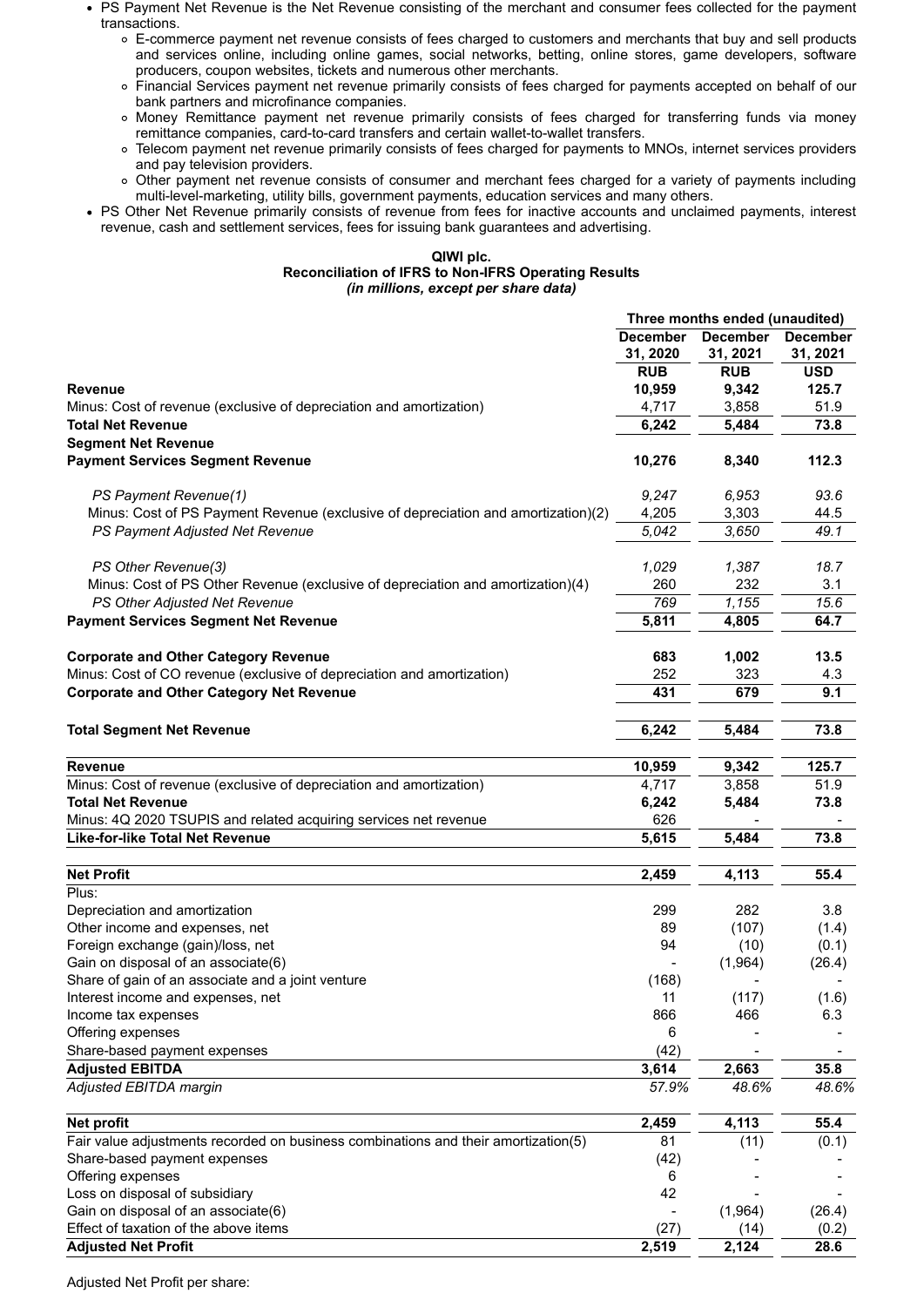| Basic                                                                              | 40.36  | 34.02  | 0.46   |
|------------------------------------------------------------------------------------|--------|--------|--------|
| <b>Diluted</b>                                                                     | 40.32  | 34.01  | 0.46   |
|                                                                                    |        |        |        |
| Weighted-average number of shares used in computing Adjusted Net Profit per share: |        |        |        |
| Basic                                                                              | 62.410 | 62.434 | 62.434 |
| <b>Diluted</b>                                                                     | 62.470 | 62.454 | 62.454 |
|                                                                                    |        |        |        |

(1) PS Payment Revenue represents payment processing fees, which primarily consists of the merchant and consumer fees charged for the payment transactions.

(2) Cost of PS Payment Revenue (exclusive of depreciation and amortization) primarily consists of transaction costs to acquire payments from our customers payable to agents, mobile operators, international payment systems and other parties.

(3) PS Other Revenue primarily consists of revenue from fees for inactive accounts and unclaimed payments, interest revenue, cash and settlement services, fees for issuing bank guarantees and advertising.

(4) Cost of PS Other Revenue (exclusive of depreciation and amortization) primarily consists of direct costs associated with other revenue and other costs, including but not limited to: bank guarantees expenses, interest expenses related to issued bonds, costs of sms notification, advertising commissions.<br>(5) Amortization of fair value adjustments primarily inclu

(5) Amortization of fair value adjustments primarily includes the effect of the acquisition of control in CONTACT and Rapida. (6) Gain on disposal of an associate in the 4Q 2021 in the amount of RUB 1,964 million (\$26.4 million) was a result of additional accrual made for Tochka performance adjustment gain contingent on its earnings results for the year 2021.

#### **QIWI plc. Reconciliation of IFRS to Non-IFRS Operating Results** *(in millions, except per share data)*

|                                                                                   |                             | Full year ended (unaudited) |                             |
|-----------------------------------------------------------------------------------|-----------------------------|-----------------------------|-----------------------------|
|                                                                                   | <b>December</b><br>31, 2020 | <b>December</b><br>31, 2021 | <b>December</b><br>31, 2021 |
|                                                                                   | RUB(1)                      | <b>RUB</b>                  | <b>USD</b>                  |
| Revenue (2)                                                                       | 43,236                      | 41,135                      | 553.7                       |
| Minus: Cost of revenue (exclusive of depreciation and amortization) (3)           | 17,258                      | 18,022                      | 242.6                       |
| Total Net Revenue                                                                 | 25,978                      | 23,113                      | 311.1                       |
| <b>Segment Net Revenue</b>                                                        |                             |                             |                             |
| <b>Payment Services Segment Revenue</b>                                           | 38,490                      | 37,934                      | 510.6                       |
|                                                                                   |                             |                             |                             |
| PS Payment Revenue(4)                                                             | 34,326                      | 33,397                      | 449.5                       |
| Minus: Cost of PS Payment Revenue (exclusive of depreciation and amortization)(5) | 14,777                      | 15,890                      | 213.9                       |
| PS Payment Adjusted Net Revenue                                                   | 19,549                      | 17,507                      | 235.6                       |
|                                                                                   |                             |                             |                             |
| PS Other Revenue(6)                                                               | 4,164                       | 4,537                       | 61.1                        |
| Minus: Cost of PS Other Revenue (exclusive of depreciation and amortization)(7)   | 1,075                       | 944                         | 12.7                        |
|                                                                                   |                             |                             |                             |
| PS Other Adjusted Net Revenue                                                     | 3,089                       | 3,593                       | 48.4                        |
| <b>Payment Services Segment Net Revenue</b>                                       | 22,637                      | 21,100                      | 284.0                       |
|                                                                                   |                             |                             |                             |
| <b>Consumer Financial Services Segment Revenue</b>                                | 1,198                       |                             |                             |
| Minus: Cost of CFS revenue (exclusive of depreciation and amortization)           | 132                         |                             |                             |
| <b>Consumer Financial Services Segment Net Revenue</b>                            | 1,066                       |                             |                             |
|                                                                                   |                             |                             |                             |
| <b>Rocketbank Revenue</b>                                                         | 1,151                       |                             |                             |
| Minus: Cost of Rocketbank revenue (exclusive of depreciation and amortization)    | 603                         |                             |                             |
| <b>Rocketbank Net Revenue</b>                                                     | 548                         |                             |                             |
|                                                                                   |                             |                             |                             |
| <b>Corporate and Other Category Revenue</b>                                       | 2,397                       | 3,201                       | 43.1                        |
| Minus: Cost of CO revenue (exclusive of depreciation and amortization)            | 670                         | 1,188                       | 16.0                        |
| <b>Corporate and Other Category Net Revenue</b>                                   | 1,727                       | 2,013                       | 27.1                        |
|                                                                                   |                             |                             |                             |
| <b>Total Segment Net Revenue</b>                                                  | 25,978                      | 23,113                      | 311.1                       |
|                                                                                   |                             |                             |                             |
| <b>Revenue</b>                                                                    | 43,236                      | 41,135                      | 553.7                       |
| Minus: Cost of revenue (exclusive of depreciation and amortization)               | 17,258                      | 18,022                      | 242.6                       |
| <b>Total Net Revenue</b>                                                          | 25,978                      | 23,113                      | 311.1                       |
| Minus: terminated Consumer Financial Services (SOVEST) segment net revenue        | 1,066                       |                             |                             |
| Minus: terminated Rocketbank segment net revenue                                  | 548                         |                             |                             |
| Minus: 4Q 2020 TSUPIS and related acquiring services net revenue                  | 626                         |                             |                             |
| Like-for-like Total Net Revenue                                                   | 23,738                      | 23,113                      | 311.1                       |
|                                                                                   |                             |                             |                             |
| <b>Net Profit</b>                                                                 | 8,938                       | 17,536                      | 236.0                       |
| Pius:                                                                             |                             |                             |                             |
| Depreciation and amortization                                                     | 1,266                       | 1,130                       | 15.2                        |
| Other income and expenses, net                                                    | 95                          | (65)                        | (0.9)                       |
| Foreign exchange (gain)/loss, net                                                 | 224                         | 29                          | 0.4                         |
| Gain on disposal of an associate(9)                                               |                             | (8, 177)                    | (110.1)                     |
| Share of gain of an associate and a joint venture                                 | (663)                       | (306)                       | (4.1)                       |
| Interest income and expenses, net                                                 | 99                          | (92)                        | (1.2)                       |
| Income tax expenses                                                               | 2,918                       | 3,080                       | 41.5                        |
| Offering expenses                                                                 | 71                          |                             |                             |